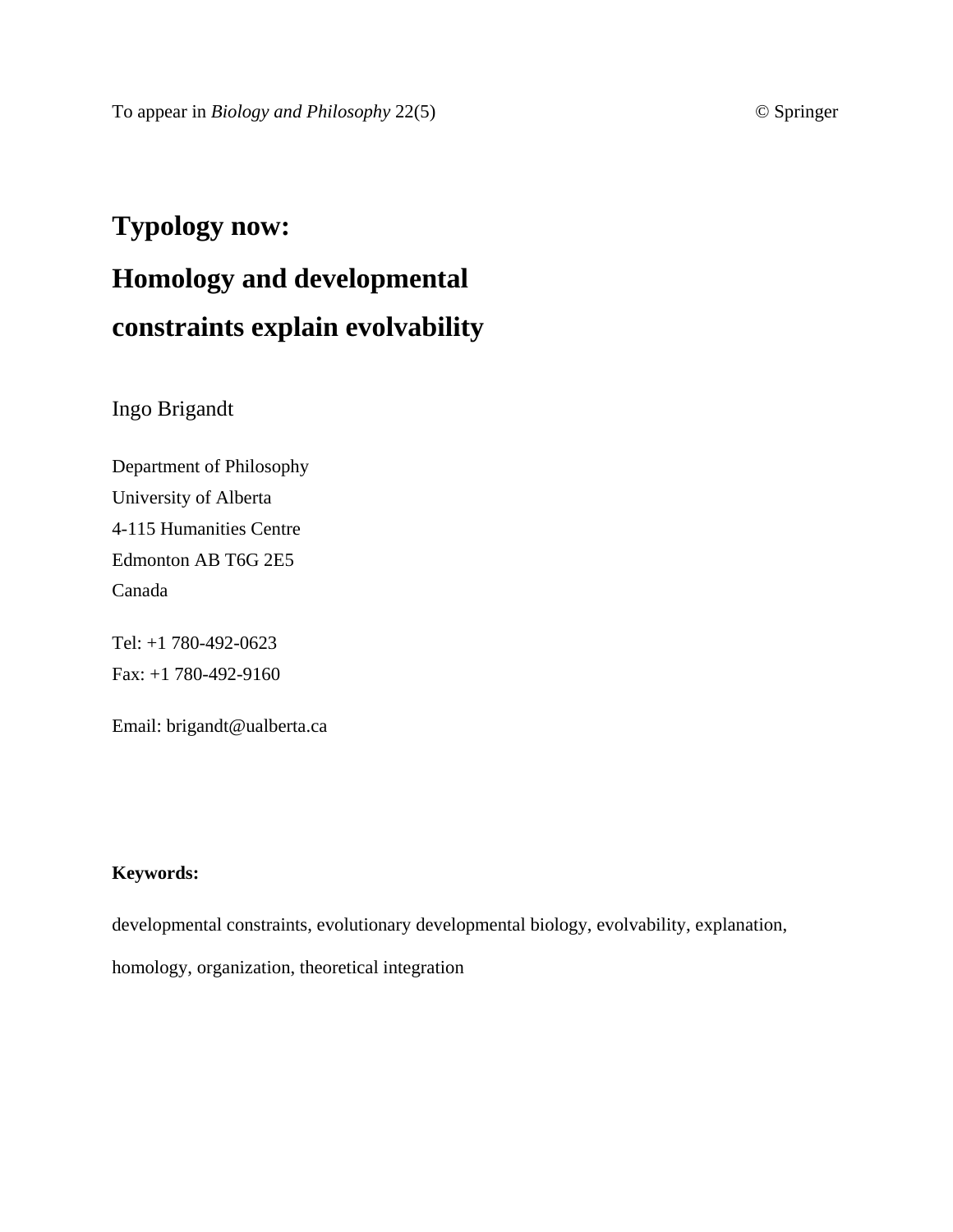# **Abstract**

By linking the concepts of homology and morphological organization to evolvability, this paper attempts to 1) bridge the gap between developmental and phylogenetic approaches to homology and to 2) show that developmental constraints and natural selection are compatible and in fact complementary. I conceive of a homologue as a unit of morphological evolvability, i.e., as a part of an organism that can exhibit heritable phenotypic variation independently of the organism's other homologues. An account of homology therefore consists in explaining how an organism's developmental constitution results in different homologues/characters as units that can evolve independently of each other. The explanans of an account of homology is developmental, yet the very explanandum is an evolutionary phenomenon: evolvability in a character-by-character fashion, which manifests itself in phylogenetic patterns as recognized by phylogenetic approaches to homology. While developmental constraints and selection have often been viewed as antagonistic forces, I argue that both are complementary as they concern different parts of the evolutionary process. Developmental constraints, conceived of as the presence of the same set of homologues across phenotypic change, pertain to how heritable variation can be generated in the first place (evolvability), while natural selection operates subsequently on the produced variation.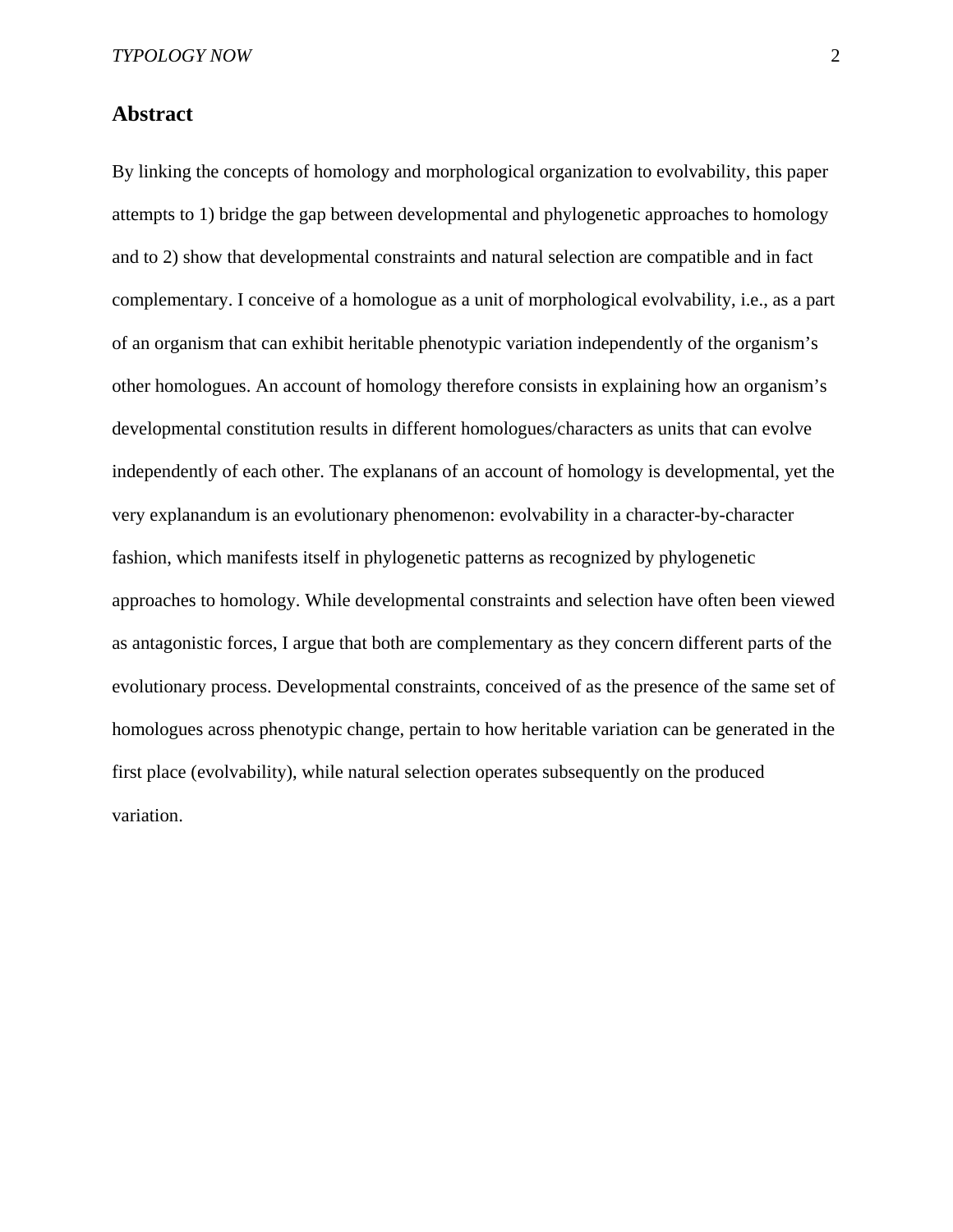# **Introduction**

One of the major trends in recent evolutionary biology is the rise of developmental approaches to evolution in the last two decades, nowadays referred to as evolutionary developmental biology (evo-devo). This development has been accompanied by advocacy of developmental accounts of homology (Brigandt 2003). While a traditional *phylogenetic* account defines homology in terms of common ancestry (or synapomorphy), *developmental* approaches attempt to construe homology in terms of developmental features (such as shared developmental constraints). These two accounts have been seen as rivals. Proponents of developmental accounts have argued that common ancestry does not yield a complete account of homology (Wagner 1994). Yet developmental accounts have often been unclear how a developmental approach to homology relates to phylogeny—a pertinent issue given that homologies have always been identified by comparative and nowadays phylogenetic analysis. As a result, proponents of a phylogenetic understanding of homology have wondered about the intelligibility and relevance of a developmental account (Cracraft 2005).

One aim of this paper is to bridge the current gap between phylogenetic and developmental approaches to homology. The evo-devo term 'evolvability' refers to the capacity of organisms to generate heritable phenotypic variation (heritable phenotypic variation is a precondition for evolutionary change due to selection). Following the work of Günter Wagner and his collaborators on the character concept, I conceive of a homologue as a *unit of morphological evolvability*, i.e., as a part of an organism that can exhibit heritable phenotypic variation independently of the variation that the organism's other homologues can undergo. From this perspective, homology is a property of morphological organization, which actually consists in an evolutionary potential. Namely, homology is the phenomenon of an organism being composed of several homologues/characters, where one such character can phenotypically vary and evolve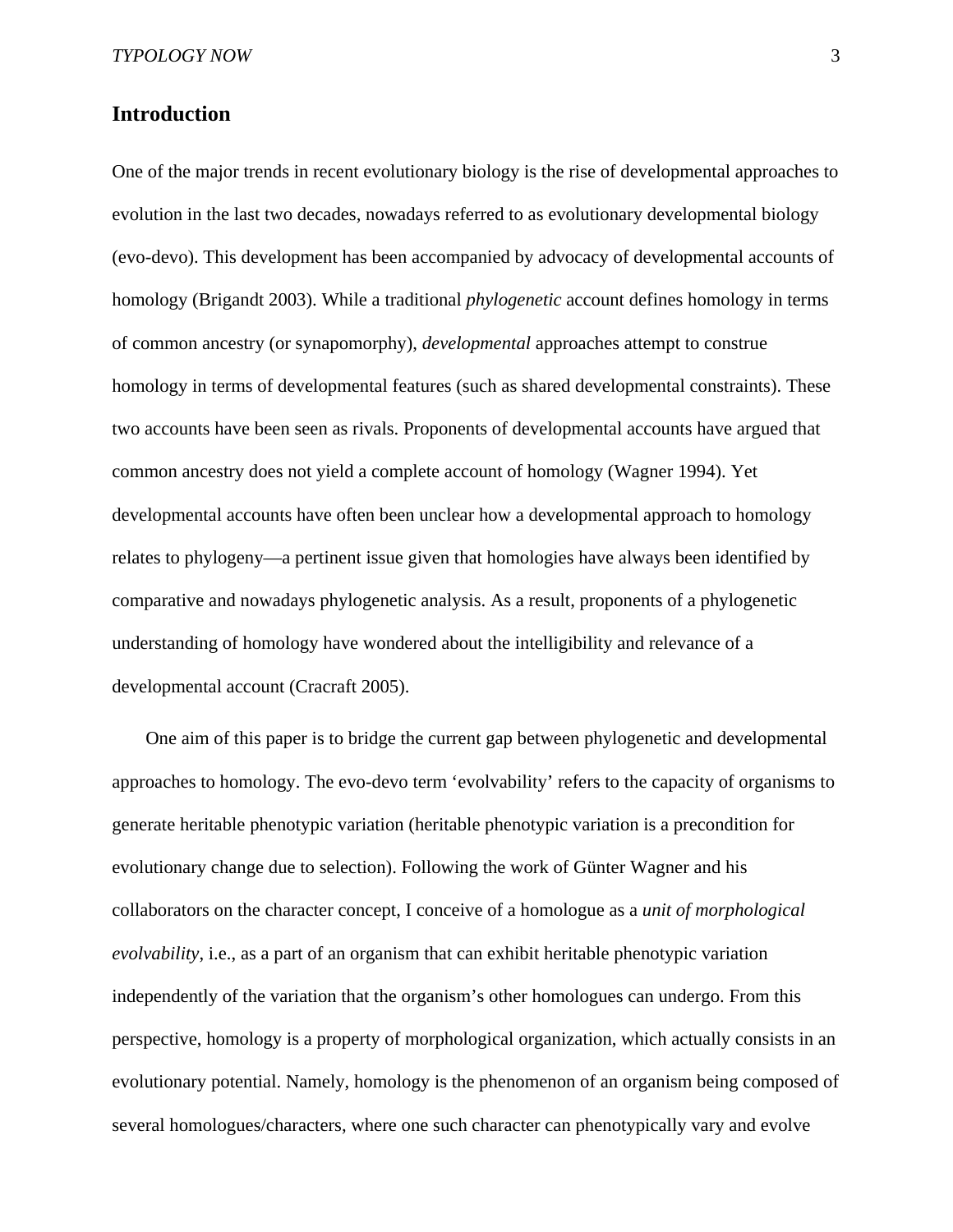independently of the others (evolvability on a character-by-character basis). This evolutionary potential manifests itself in phylogeny, resulting in homologies across species, character distributions across taxa, and synapomorphies (features shared due to common ancestry). These are the phylogenetic patterns recognized by phylogenetic approaches to homology. A developmental approach attempts to understand how an organism's internal constitution and developmental processes result in distinct homologues as different dimensions of phenotypic evolvability. Thus, the *explanans* of an account of homology is developmental, yet the *explanandum* is an evolutionary phenomenon (evolvability in a character-by-character fashion), which manifests itself in phylogenetic patterns.

My account will link homology not only to evolvability, but also to the notion of *developmental constraints*. Natural selection—as emphasized by neo-Darwinism—and developmental constraints—as stressed by developmental approaches to evolution—have often been viewed as antithetical phenomena. In general, it has been unclear how to combine population genetics and evolutionary developmental biology, and even whether the approaches taken by these two disciplines can be reconciled at all (Amundson 2005; Wagner 2007). The second aim of this paper is to show that explanations focusing on constraints and on selection are compatible and in fact complementary. I explain that there is a sense in which developmental constraints and morphological evolvability are two sides of one coin, both of which are explained by a developmental account of homology. As a result, while neo-Darwinians have viewed morphology with its notions of homology and morphological type as being under the spell of inadequate 'typological thinking'(Amundson 2005), the present perspective entails that homology, morphological organization / type, and developmental constraints are part of the explanation of evolution, in that they help to explain evolvability. The modes of explanation favored by evo-devo and neo-Darwinism are complementary as they address *different parts* of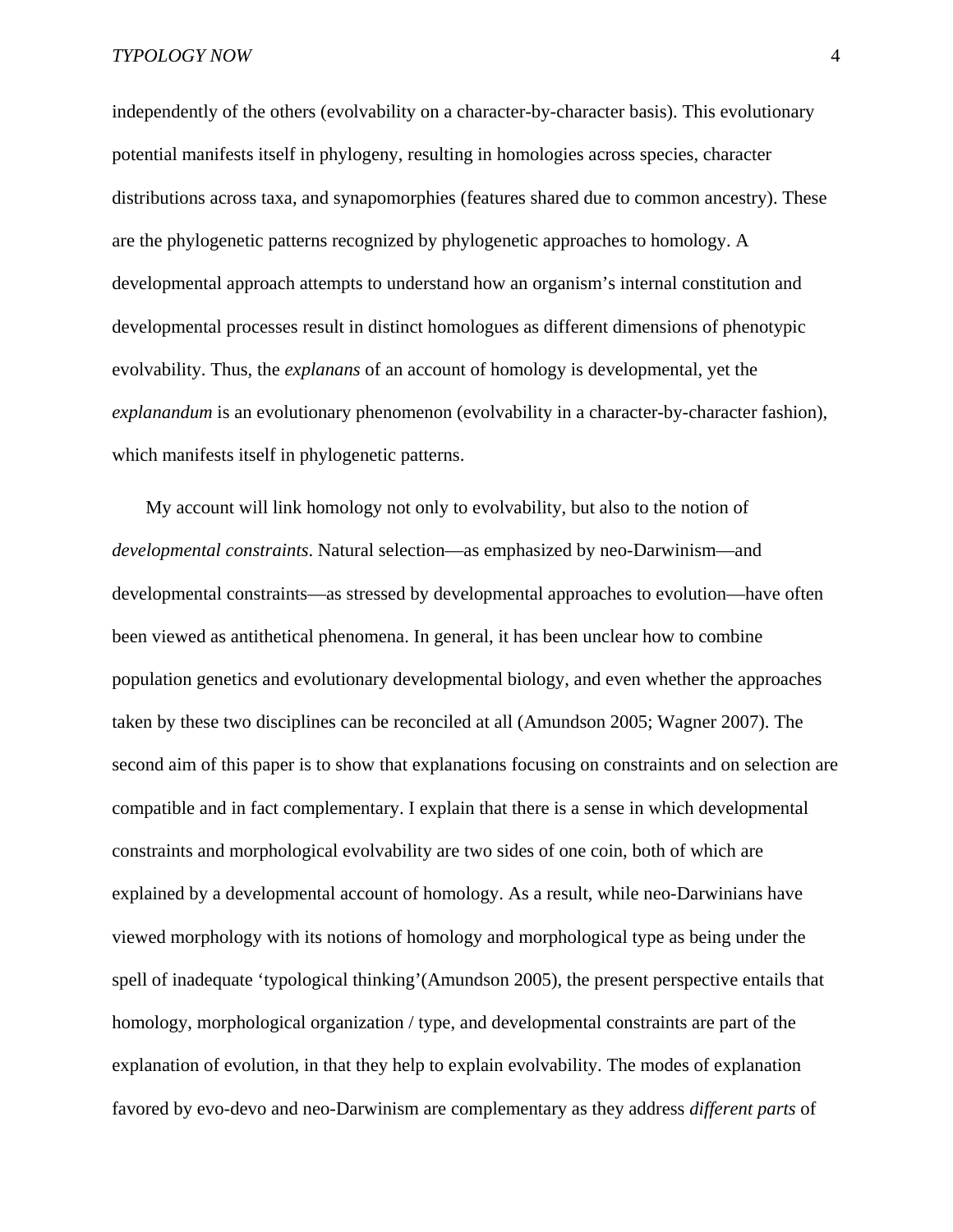the evolutionary process: how heritable phenotypic variation is generated (evolvability) and how subsequently directed or lasting phenotypic modification takes place due to natural selection (adaptation). Thus, in the study of evolutionary change there are *different relevant explananda* (evolvability as well as adaptation), so that there can be *different legitimate explanantia* (homology/developmental constraints as well as natural selection). Finally, the discussion uses the fact that homologues exist on different levels of organization to point to open empirical challenges for evo-devo, and to emphasize that an account of evolvability must address entities on several levels of organization and their interaction.

### **Characters and character states**

The term 'character' is often used in two ways. It can denote either characters (properly speaking) or character states. A character is a part of an organism, such as a type of morphological structure, that can be present in several individuals and species. A character state is a property or set of properties that a character in a particular individual has. *One character* may be in *different states* in different individuals. For example, an eye is a character with the character states blue, green, brown, etc. This distinction is important for the present perspective, because homology is not similarity of character states, but sameness of characters, as expressed by Owen's original definition:

HOMOLOGUE … The same organ in different animals under every variety of form and function. (Owen 1843: 379)

As this definition makes plain, a homologue can be present in different species with a different shape (form) or function; in other words, a homologue is a *character* occurring in different species, where the *state* of this character may vary across species. Homologous characters in closely related species are often similar (in a similar state) due to common ancestry, yet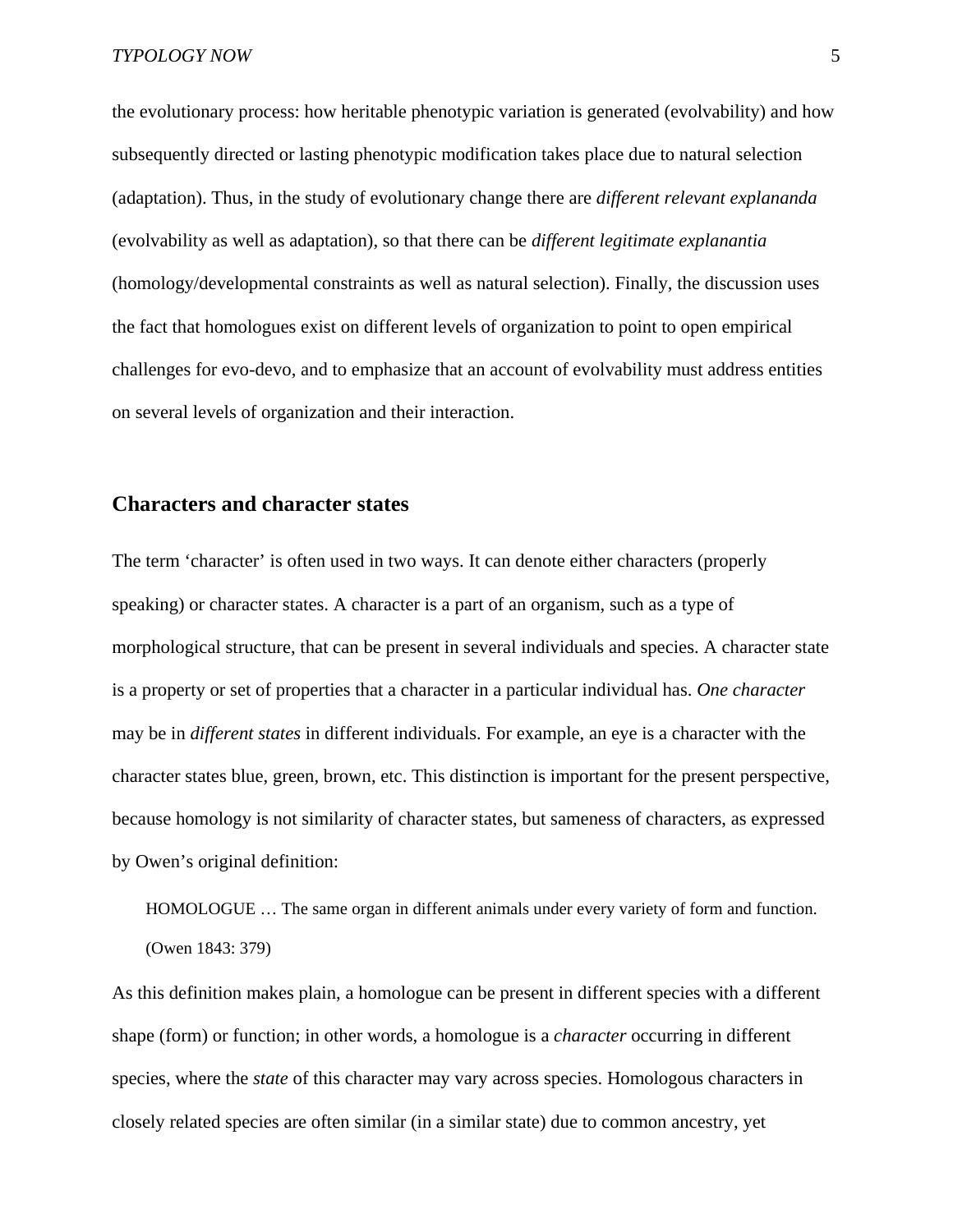homologous features can in fact be quite dissimilar as a character can undergo substantial evolutionary modification. Furthermore, similar features (states) in two species need not be homologous if they are homoplasies or analogies resulting from convergent evolution. Thus, two structures in different species are homologous if they are *the same character, not if they are in similar character states*.

So-called 'transformational' accounts of homology in recent evolutionary biology are aware of this point to some extent. A transformational account focuses on how a character is inherited across generations and species, typically undergoing gradual transformation in the course of evolution, resulting in a transformation series from ancestor to descendant (Donoghue 1992). Though this focuses on a transformation series as a series of different character *states*, it is recognized that these different states belong together as transformations of the same character, i.e., that there exists a homologue across species undergoing change. So-called 'taxic' accounts of homology in systematics and phylogeny, which define homology as synapomorphy (Cracraft 2005; Donoghue 1992; Patterson 1992), focus more strongly on character *states*. For taxa can be distinguished by noticeably different characters states being present in different taxa. A plesiomorphy (the ancestral condition) and an apomorphy (the derived condition) are two distinct character states. While transformational approaches focus on a fairly gradual series of character states in a single lineage, a taxic approach focuses on a split in a lineage (formation of different taxa) and the resulting marked differences between extant species of different taxa. Of particular interest is the situation where the apomorphic condition is noticeably different from the plesiomorphic condition (despite the former resulting by gradual modification from the latter), so that the apomorphy is characteristic of a taxon (synapomorphy), distinguishing the species of this taxon from all other species of the encompassing higher taxon. In principle, a taxic approach recognizes the notion of a character (as opposed to a character state), yet an apomorphy and thus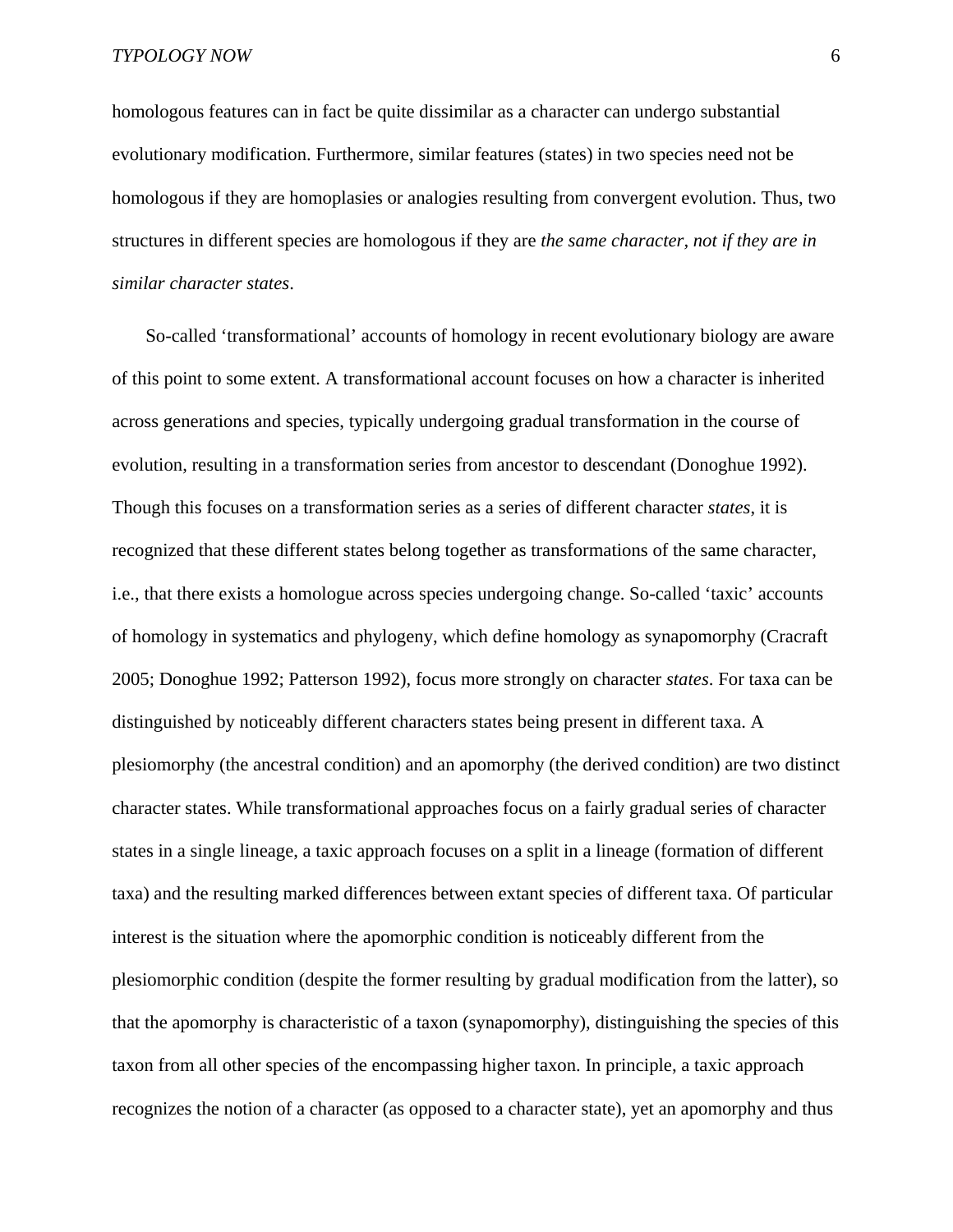a synapomorphy is a character state, which explains why traditional morphological and modern developmental approaches to homology reject the taxic definition that identifies homology [same character] with synapomorphy [same character state] (Wagner 1989b; Müller 2003).

Thus a definition stating that that "Homology is resemblance due to inheritance from a common ancestry" (Simpson 1961: 78) is ambiguous. It does not distinguish between the *same character* being present in different individuals—homology in Owen's and my sense—and a character being in *similar states* in two individuals (due to them being closely related). Conflating the notion of character and character state may lead to what Ron Amundson (2005) calls a 'residual concept of homology'. This is the idea that homology consists in those ancestral features [character states] that have not (yet) been modified by natural selection and thus show up as shared features of two extant species (homology assumed to be the residue of evolutionary change). Such a conception fails to recognize the phenomenon of homology, which consists in the presence of characters as structural units being present across species and evolutionary modification. For the residual conception perceives homology only where there are similar character states in ancestor and descendant—and further evolution may even dissolve this similarity—failing to realize that even distinct character states may be states of the same character/homologue. On the residual conception, homology always decays over time, whereas on a proper understanding, homology is a *property of morphological organization* (the presence of homologues as organismal parts) that is often *stable over long periods of evolutionary time*.

# **Homology as evolvability in a character-by-character fashion**

I conceive of a homologue as a character that can undergo evolutionary modification by taking on different character states in different generations, or varying in form and function, as Owen put it. More precisely, phenotypic evolution proceeds in each generation first by the occurrence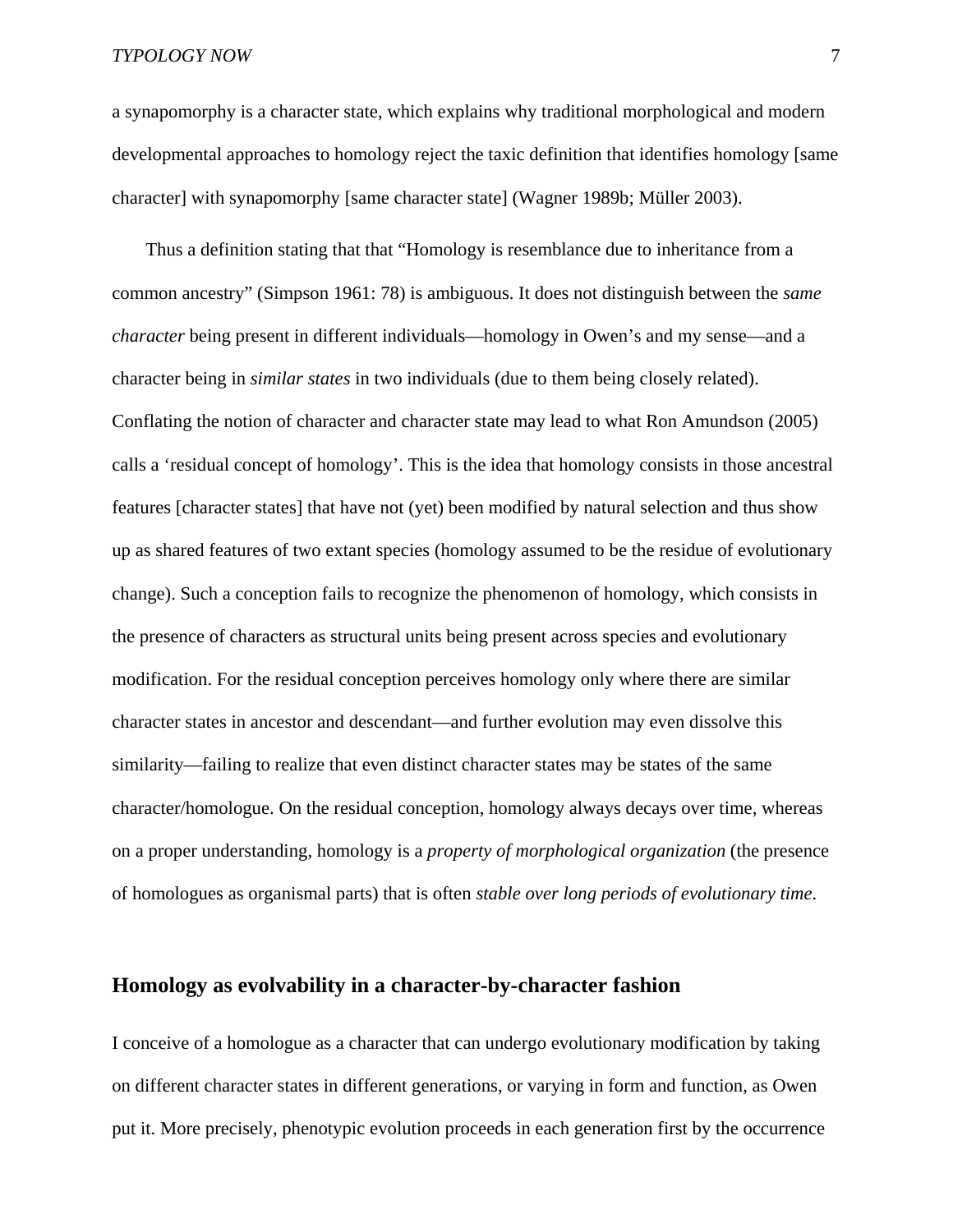of *heritable phenotypic variation* (accounted for by features within organisms), and then by natural selection acting on this variation so as bring about *directed or lasting phenotypic change* (accounted for by environmental demands external to organisms). Homology as a property of morphological organization is only about the first, variation component. A homologue is a unit of heritable phenotypic variability—a structural unit being able to phenotypically vary in response to genetic variation. Evolutionary change due to natural selection presupposes such variability. Since in contemporary evolutionary developmental biology (evo-devo) the notion of 'evolvability' refers to an organism's capacity to generate heritable phenotypic variation (Gerhart and Kirschner 1998), a homologue is a *unit of phenotypic evolvability*. Evolvability is a disposition that an organism and its homologues can possess, even though this disposition can manifest itself only in subsequent generations by actual variation being produced.

A more precise characterization of what makes a certain part of a body a homologue is needed. Many accounts of homology focus on how to determine which part of one organism (or species) is homologous to which part of another organism (or species). Such accounts spell out criteria of homology or define homology in terms of phylogeny. I agree that homologues can be established by phylogenetic analysis, yet a precise account of the nature of homology has to address what makes one homologue distinct from homologues that occur in the same organism. In other words, as well as asking what makes two structures in two organisms the same character we should ask what makes two structures in one organism different characters. I suggest that what makes two homologues distinct characters is that *one homologue can vary independently of the other*. This independence of characters need not be absolute, yet different characters can and do vary largely independently of each other. An organism consists of many homologues as quasi-*independent* units of phenotypic variation. Thereby each homologue/character yields a fairly distinct *dimension* of morphological variability, where heritable phenotypic variation can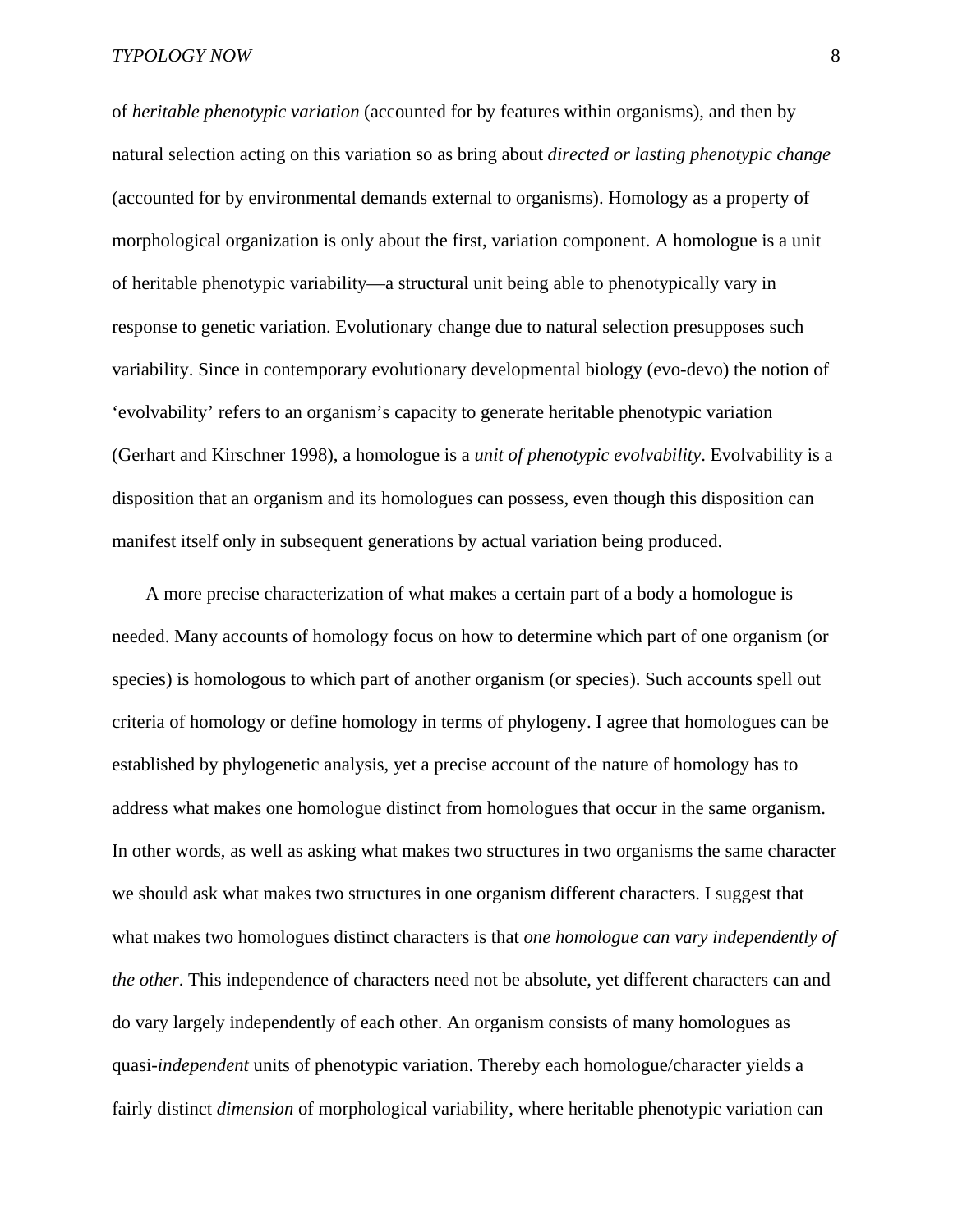occur along any of these dimensions. If subsequent natural selection selects for change along only one of these dimensions, the resulting phenotypic change along this dimension consists in only one homologue undergoing evolutionary modification (namely, the homologue that made the variation in this dimension possible), while the other homologues do not change (they exhibited variation that was not selected for). When construed in this way, the homologues an individual organism is composed of are units of *morphological evolvability*, making heritable variation (in the next generation) possible. As this variation is the basis for subsequent phenotypic evolution, homologues viewed as characters across generations are also units of *morphological evolution*.

The fact that phenotypic evolution can be studied on a character by character basis suggests that the body is composed of locally integrated units. These units can be considered as modular parts of the body which integrate functionally related characters into units of evolutionary transformations. (Wagner 1996: 36; see also Laubichler 2000: 783)

In sum, what makes a structure a homologue in the first place is the fact that it can exhibit heritable morphological variability that is largely independent from the variability of any other homologue composing the organism.

The notion of a *morphological type* has often been used to express the idea that an organism is a set of homologues (Amundson 2005; Wagner and Stadler 2003). From the present perspective, a type is a partition of an organism into different homologues as units of morphological evolvability, i.e. different dimensions of heritable phenotypic variability. As homologues are reliably inherited over generations, the overall set of homologues reappears across generations and possibly species, so that the type is phylogenetically stable. Individual characters change—their *states* change—but the overall set of characters remains the same. Change occurs along certain dimensions, but the number of dimensions is constant. To be sure,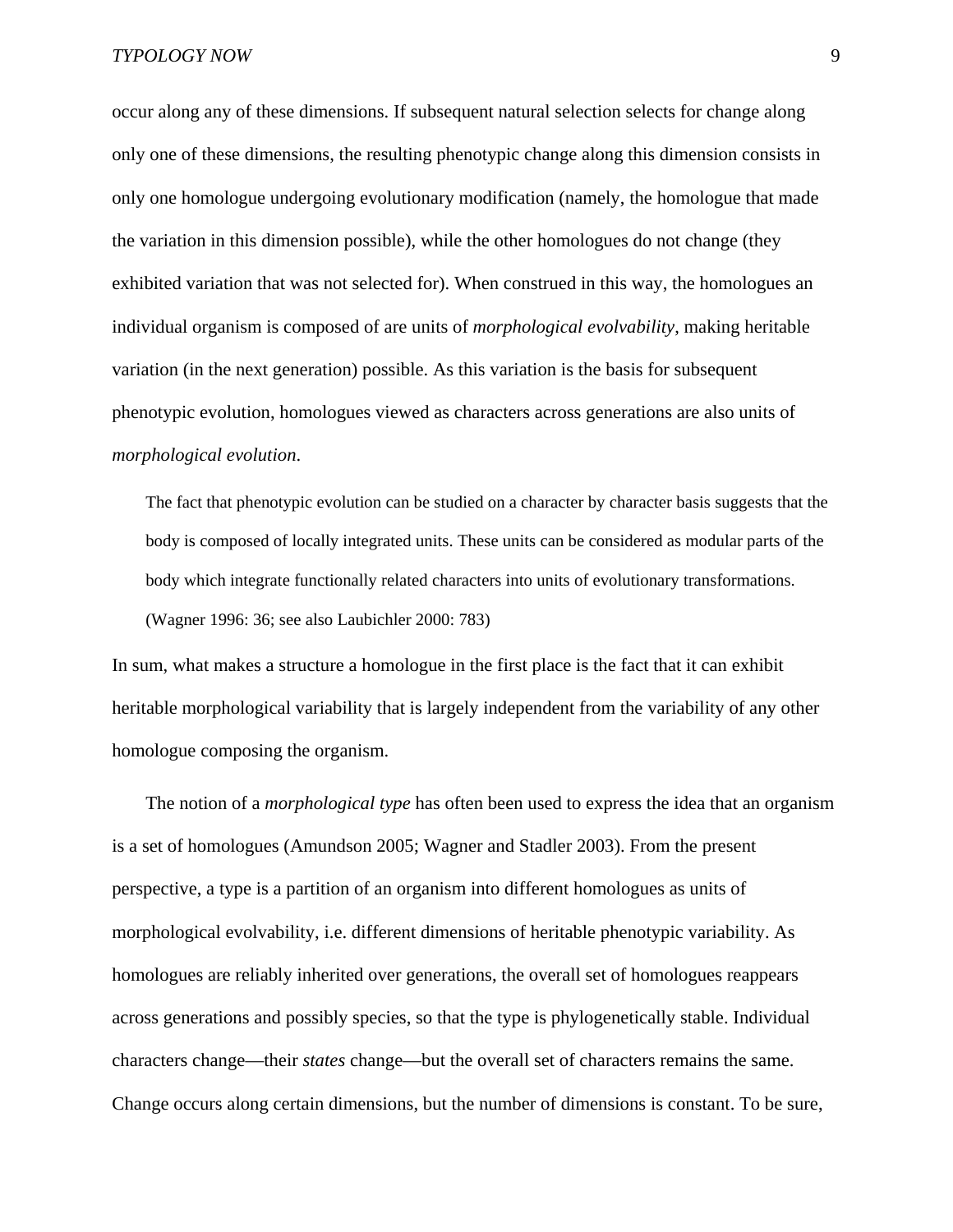the type itself may changes over evolutionary time when homologues are lost or novel homologues evolve. The evolutionary origin of a 'novelty' in the sense of Müller and Wagner (1991) is precisely the addition of a new homologue to a type. While the terms 'type' and 'typology' have occasionally been defined such that a type cannot evolve, this is not how type is conceived of in contemporary evolutionary developmental biology, as it is clear empirically that the set of organisms' morphological parts (the type) does change in phylogenetic lineages. The presence of a type (set of particular homologues) is due to the morphological-developmental make-up of organisms, and if the latter evolves in fundamental ways, the type can change. However, the present discussion focuses on those cases where the number of characters is constant, discussing 'evolvability' in the context of the change of existing homologues, rather than the advent of totally novel homologues (evolutionary novelties *sensu* Müller and Wagner).

Furthermore, in practice a neat partition of an organism into distinct homologues is not always possible, as the requirement that homologues vary independently of one another is only met to a degree and not absolutely. Still, different homologues can be found whose variability is largely independent, which is the reason why homologues could be discovered and distinguished in  $19<sup>th</sup>$  century comparative anatomy. In sum, phenotypic evolution proceeds in a character-bycharacter fashion, and the notion of a type refers to the underlying morphological basis of this phenomenon. Morphological organization into homologues—the type—constitutes *evolvability in a character-by-character fashion*, i.e., the capacity of existing characters to exhibit heritable phenotypic variation independently of each other. Each of the homologues composing the type is a distinct unit or dimension of morphological evolvability.<sup>1</sup>

The perspective proposed here is in line with recent developmental approaches to homology, at least insofar as they emphasize the fact that what has to be developmentally explained is why evolution proceeds on a character-by-character basis and how homologues are reliably inherited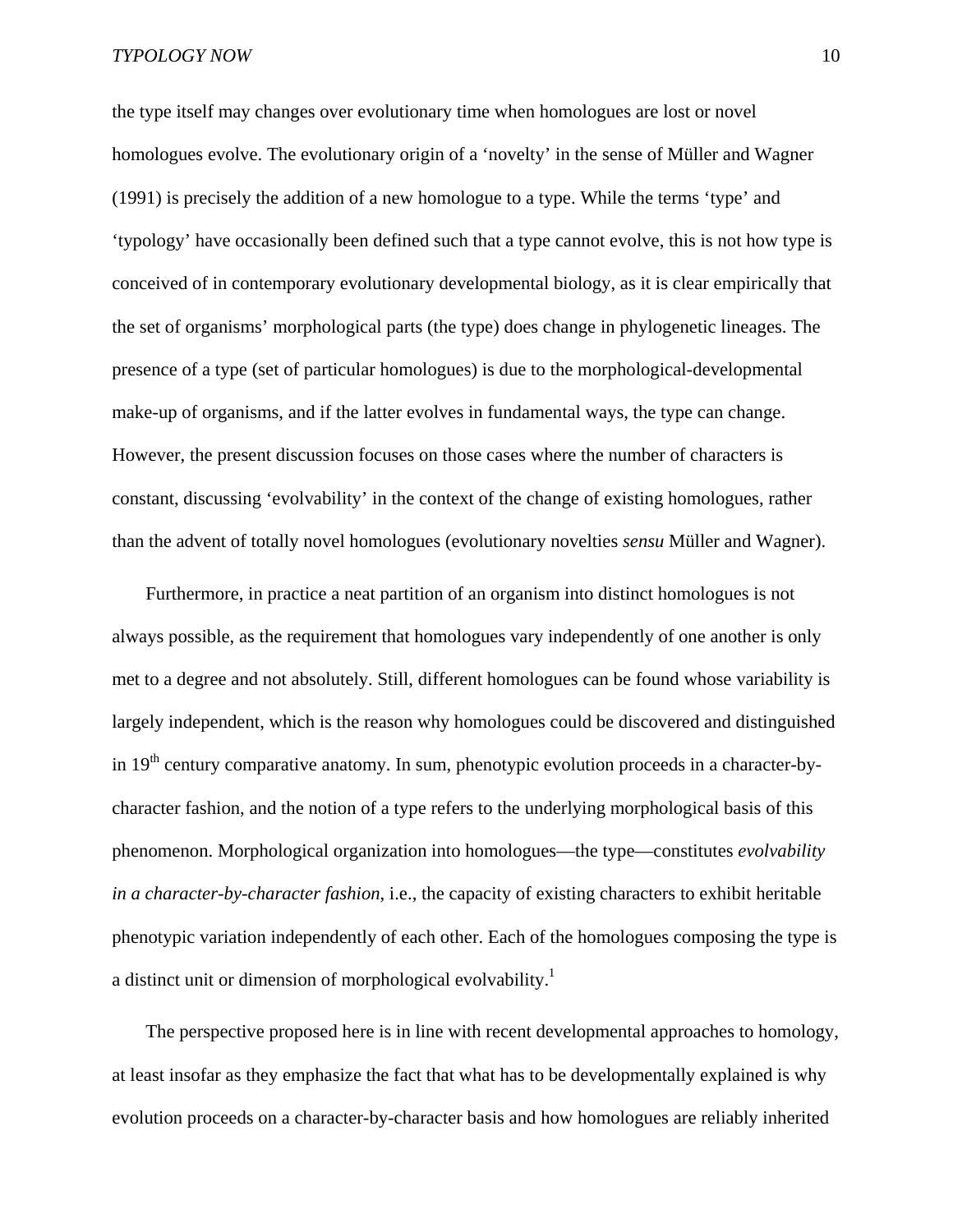over generations so as to function as units of evolution (Roth 1988; Wagner 1989a; Laubichler  $2000$ ).<sup>2</sup> In fact, the present approach is strongly influenced by the recent account of Günter Wagner and his collaborators, who have worked towards a mathematical account of homologues as units of evolution, explicating the concept of a character (Wagner and Laubichler 2000; Stadler et al. 2001; Wagner and Stadler 2003). On this theory, possible phenotypes are modeled as elements of a topological space *H*, the particular structure of which is induced by the underlying genotype space and the genotype-phenotype map, reflecting the way in which genotypic variation (such as random mutation) results in phenotypic variation. Given its topological structure, the phenotype space *H* can be factorized into different components, where the number of factors (the dimension of *H*) is the numbers of characters. This approach explicitly views different homologues/characters as independent dimensions of phenotypic variation (the topological space *H* being what I call a type). In particular, this formal account is clear about the fact that homology is about sameness of characters not about similarity of characters states: homology is about which phenotypic dimensions are present, not about whether individuals have similar values in some dimensions. Furthermore, a central feature of this model is that the topological structure of the phenotype space (and thus which dimensions obtain) is essentially dependent on the genotype–phenotype map, i.e. development. Thus, an organism's development determines the number of characters that this organism has, yielding the dimensions along which evolutionary change may occur.

# **Bridging developmental and phylogenetic approaches to homology**

My construal of homology bridges the gap between developmental and phylogenetic approaches to homology as follows. On the present account, homology is a phenomenon of morphological organization, yet one that consists in an evolutionary potential: homology *is* the property of an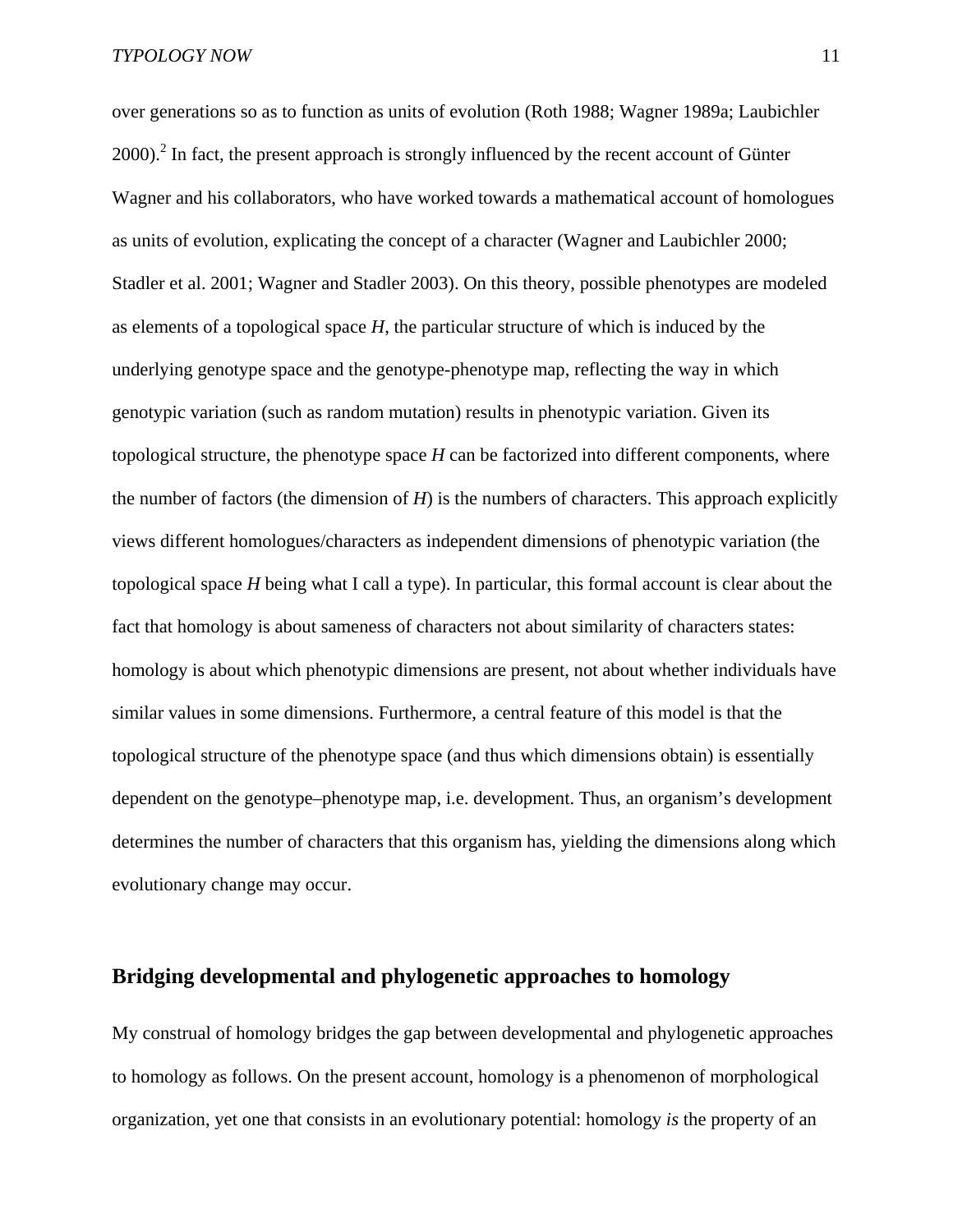organism being organized into several homologues (partially developmentally dissociated structures) such that any such homologue can undergo heritable phenotypic variation independently of the other homologues. Because each homologue is a distinct unit of morphological evolvability, homology is a property of morphological organization *consisting in* phenotypic evolvability along several dimensions. The *causal basis* of homology as evolvability in a character-by-character fashion is the internal-developmental constitution of an organism. Homology *manifests* itself in phylogeny: a causal consequence of this capacity to generate heritable phenotypic variation (combined with natural selection acting on the generated variation and the occurrence of phylogenetic branching) is the occurrence of well-known phylogenetic patterns: character state distributions across species for several independent characters, homologies across species, and synapomorphies of monophyletic groups.

When homology is construed in this manner it is not the case that homology is synapomorphy (or similarity of traits due to common ancestry)—as phylogenetic definitions of homology may have it—instead, homology *manifests* itself in synapomorphies. This is not to belittle the relevance of phylogenetic approaches to homology. Phylogenetics still yields the most effective criteria for establishing homologies, namely the congruence tests of cladistic analysis. The establishment of homologies based on phylogenetic analysis is scientifically significant for the purposes of phylogeny and taxonomy. Furthermore, the analysis of phylogenetic patterns shows that there is evolution in a character-by-character fashion, whose underlying basis is evolvability in a character-by-character fashion ('homology' on my account); and a developmental approach attempts to understand the developmental processes that account for this. In other words, the phylogenetic study of homology yields a certain *explanandum* evolution on a character-by-character basis as a manifest fact in need of explanation (see Griffiths, this issue). A developmental approach to homology attempts to give the *explanans*—an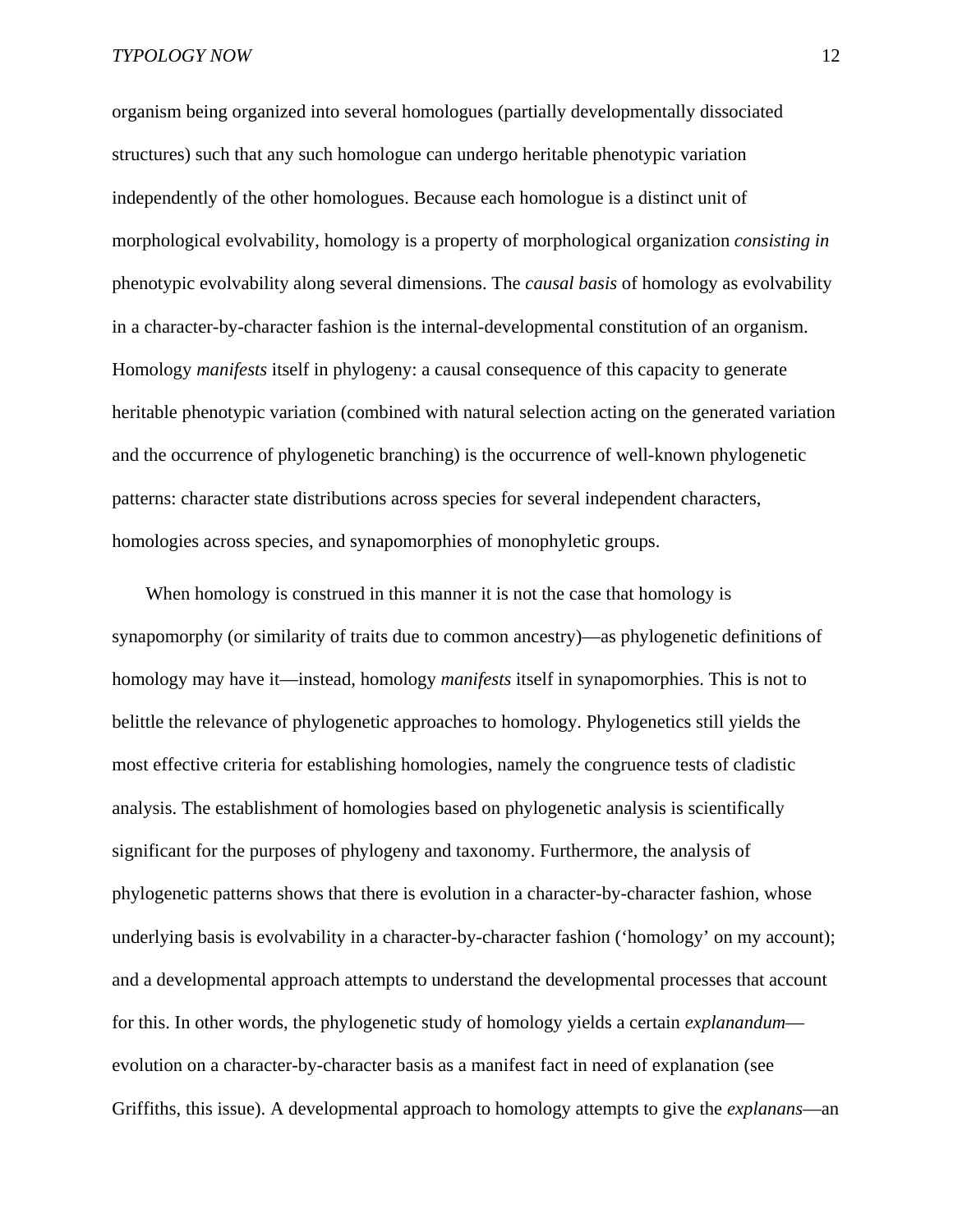explanation of how an organism's developmental-morphological constitution results in evolvability along several dimensions.

One of the central items on the agenda of evolutionary developmental biology is the explanation of evolvability (Gerhart and Kirschner 1998; Kirschner and Gerhart 2005). Traditional evolutionary biology could take evolvability for granted—phenotypic variation occurs and the extent of this variation can be studied—and proceed to explain evolutionary change through natural selection acting on variation without attempting to explain why that variation occurs. For several decades it has been well-understood how *genotypic* variation occurs, yet this alone does not explain why the genotypic variation translates into *phenotypic* variation the way it does (=evolvability). Evo-devo biologists consider evolvability as the general capacity to produce heritable phenotypic variation.<sup>3</sup> My account links evolvability to homology and morphological organization by pointing out that *evolvability has a structure*: there are different units of phenotypic evolvability, i.e. *different dimensions* along which variation can be produced. This is a particular feature of evolvability in need of explanation. Somewhat imprecise talk about developmental 'definitions' of homology has led to the misleading assumption that a developmental homology 'concept' is being introduced that refers to a developmental phenomenon, and thus to something different than the traditional phylogenetic homology concept. My discussion clarifies this by pointing out that evolutionary developmental biology aims at putting forward a developmental *account* of homology, and how the latter relates to phylogeny. The explanandum for a 'developmental' account of homology is an *evolutionary* phenomenon (evolvability of different characters); the account is called 'developmental' because the explanans involves development.

Some of the existing evo-devo literature bears on how evolvability on a character-bycharacter basis is generated. In particular the literature on *modularity* aims at understanding how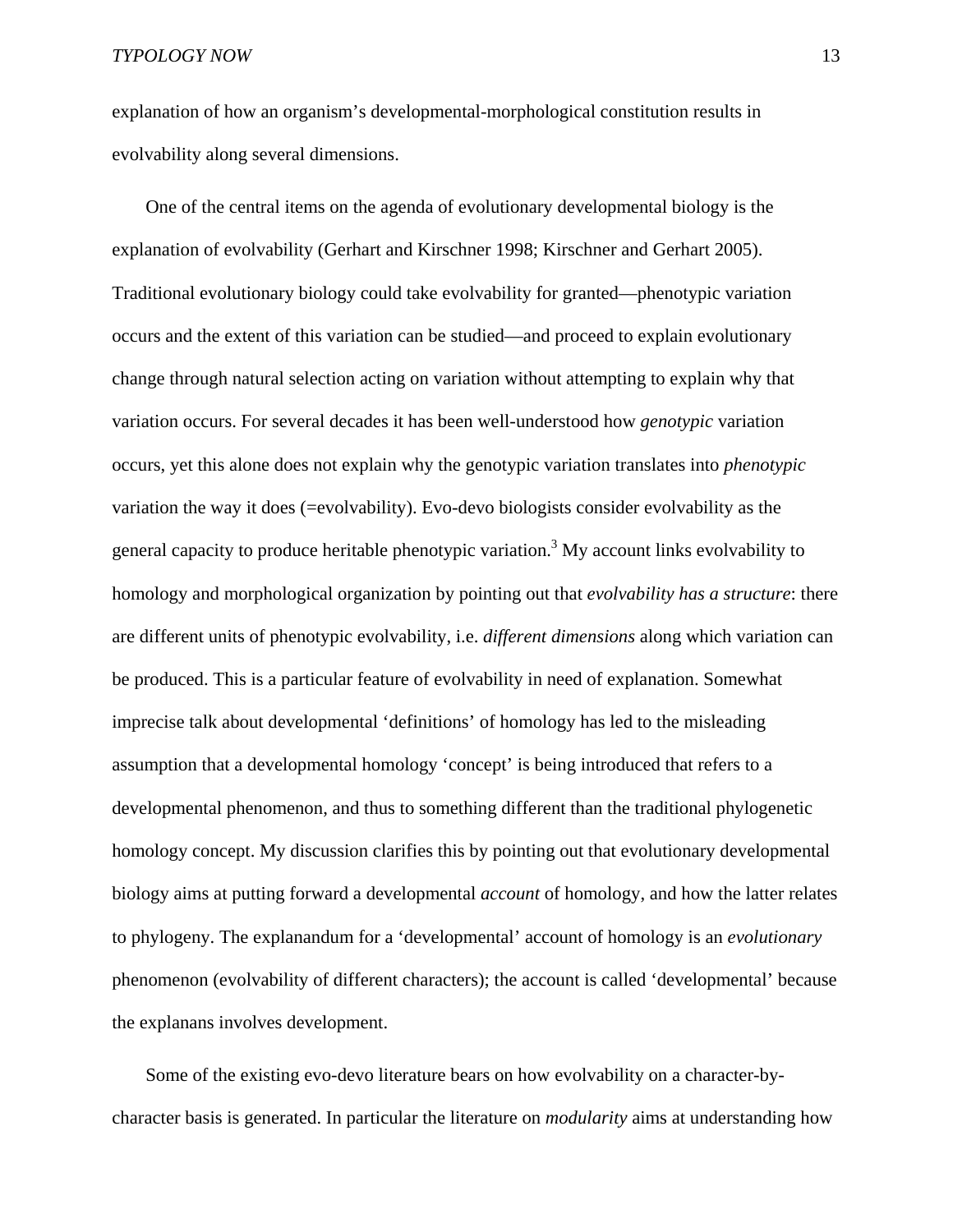the developmental relations across different developmental-structural units that are internally highly integrated (modules) can be so weak that the interconnections among modules can be reorganized, thereby facilitating the generation of evolutionary novelty (Bolker 2000; Kirschner and Gerhart 2005; Schlosser and Wagner 2004; von Dassow and Munro 1999; Winther 2001). Wagner (2007) recently suggested based on concrete cases that there exist gene regulation networks which he terms 'character identity networks' (ChINs). These are present in any instance of a character across species, whereas other genes that are not part of the ChIN vary so as to lead to different states of this character in different species. Thus, there seem to be developmental features characterizing a character/homologue (e.g. ChINs), which have a dual role. They are reliably inherited across generations and hard to modify, so that the homologue reappears across generations and species. At the same time, these developmental features determining character identity provide the very basis for this homologue undergoing evolutionary change by permitting other developmental properties to change without resulting in the loss of this character. Still, despite these empirical advances, a genuine explanation of homology as evolvability is to be achieved by future empirical and conceptual research.

Advocates of a phylogenetic (taxic) account of homology, such as Joel Cracraft (2005), have objected to developmental approaches. One source of misunderstanding among the different camps is terminological. As a remedy, I have explicitly distinguished three features, while emphasizing that they are different parts of an overall phenomenon: 1) the causal-developmental basis of evolvability in a character-by-character fashion, 2) evolvability of independent characters, 3) the phylogenetic manifestation of this evolvability. Phylogenetic approaches use the term 'homology' to refer to feature 3, while some developmental accounts of homology rather refer to feature 1. I use 'homology' to refer to feature 2, so as to bridge phylogenetic and developmental approaches. Yet which of the three features is to be called 'homology' is nothing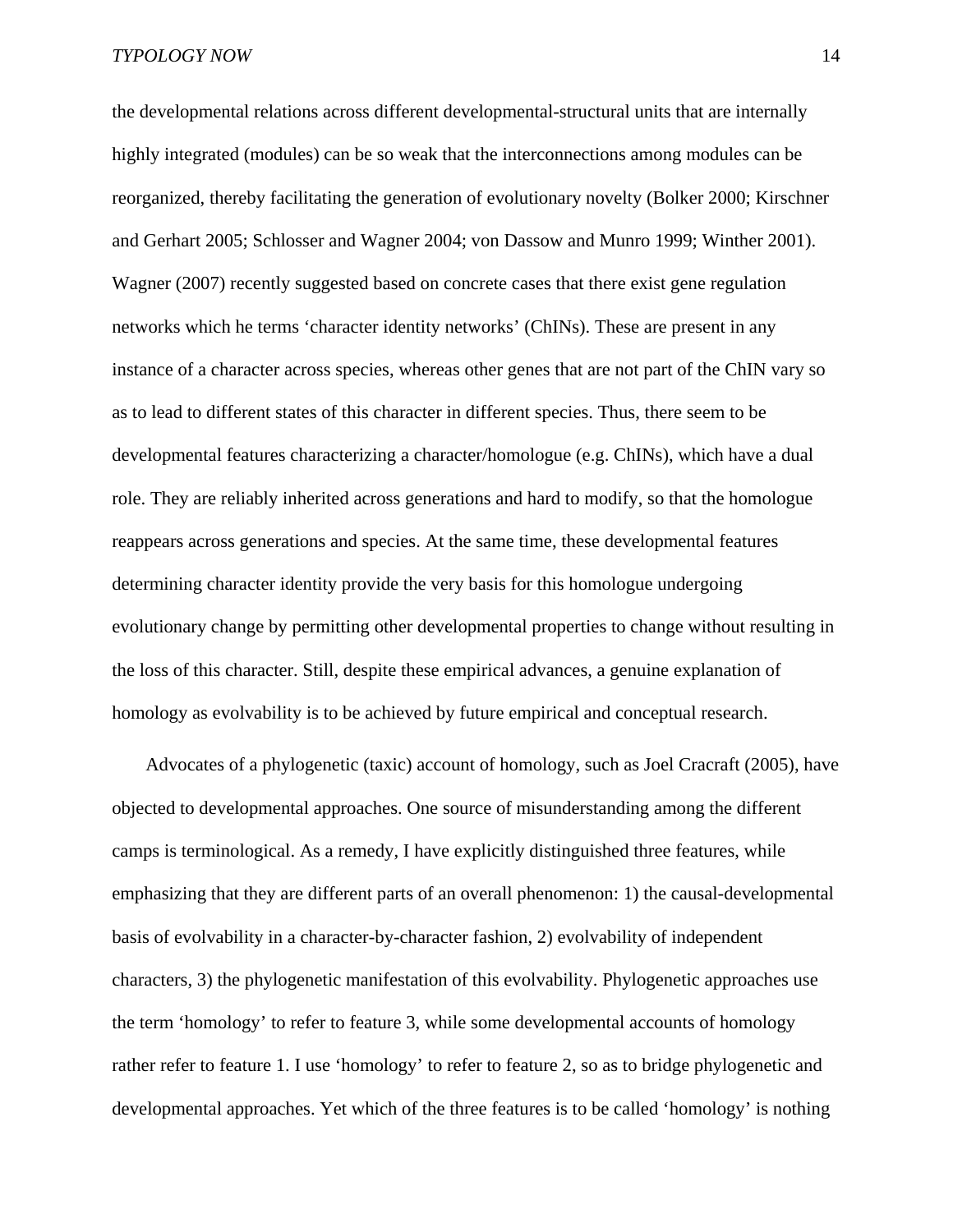but a terminological issue. The context usually makes quite clear whether 'homology' is used to talk about homologies across species and synapomorphies, or whether it refers to the developmental basis of an organism's organization into different homologues.

Cracraft (2005) also criticizes pluralistic approaches, such as my previous discussion distinguishing a phylogenetic and a developmental homology concept (Brigandt 2003). A pluralistic approach is legitimate (and consistent with the present account) for the following reason. Two different *accounts* of homology (or different *approaches* to homology) are needed in that two aspects of a phenomenon are addressed that are both scientifically important and significantly different: an account of phylogenetic analysis, on the one hand, and a developmental-morphological account, on the other hand. Furthermore, each of these accounts serves distinct biological aims: the establishment of phylogenies/taxonomies vs. the explanation of the developmental basis of evolvability. Yet in addition to a pluralist approach to homology, it is necessary to explain how the different accounts relate to each other. I provided an answer here by explaining how the phylogenetic and the developmental conception focus on different aspects of *one phenomenon*. On my construal, *homology is developmentally based morphological evolvability in a character-by-character fashion, which manifests itself in phylogenetic patterns*. Developmental and phylogenetic approaches are compatible as they focus on different aspects of this overall phenomenon: the developmental basis of homology as evolvability, and the phylogenetic manifestation of homology as evolvability.4

Finally, Cracraft stresses that developmental accounts do not have any operational criteria to identify homologies—unlike the taxic approach. However, a developmental account does not attempt to replace the traditional criteria of identifying homologies based on phylogenetic analysis; rather, the aim is to develop an explanation of the developmental basis of evolvability. Some scientific ideas are associated with effective criteria (as the taxic homology concept is), or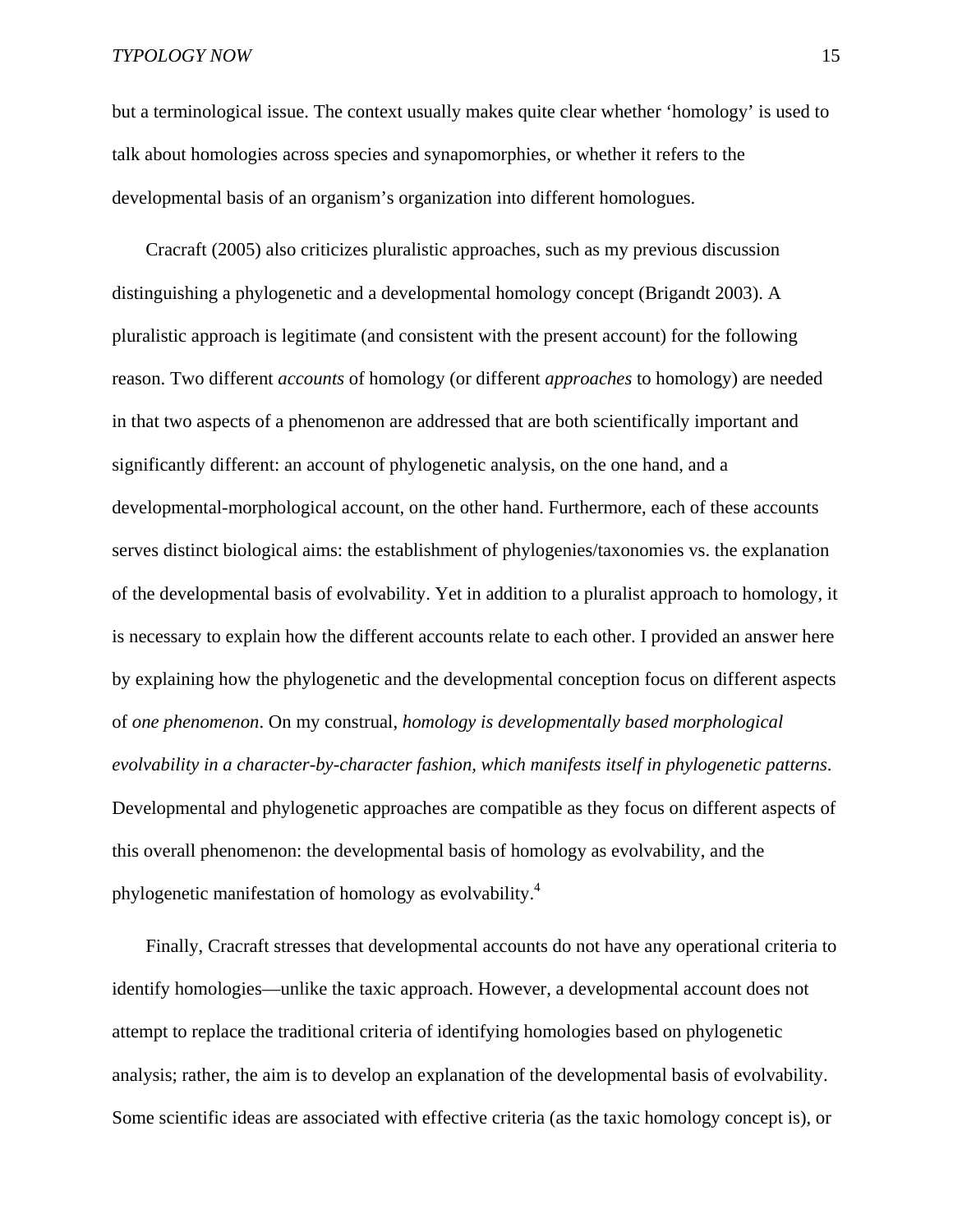actually support scientific explanations (e.g., the molecular gene concept explains how a protein with a certain amino acid sequence is produced). Yet there are also ideas whose primary value is as the locus of an explanatory agenda; i.e., the idea points to a phenomenon to be explained, even if at this point the desired explanation is not yet available. The homology concept as used by a developmental approach is such an idea (Griffiths, this issue). This conception of homology aims at explaining evolvability on a character-by-character basis. This explanandum is legitimate—it is a phenomenon whose reality was established by phylogenetic analysis—but the explanans can only be provided in the future by a mature developmental account of homology. While there is currently no genuine developmental account of homology, as Cracraft points out, this does not entail that such an explanation is not to be sought (Rieppel 2006).

#### **Reconciling selection and developmental constraints**

Natural selection and developmental constraints<sup>5</sup> have often been viewed as opposing forces in evolution—favored by neo-Darwinists and developmental evolutionists, respectively—the assumption being that while selection generates phenotypic change, constraints prevent evolutionary change and adaptation (Amundson 1994, 2005; Gould and Lewontin 1979). The present perspective that ties homology to evolvability provides a way to view selection and constraints as compatible, and in fact as complementary. The phenomenon of homology consists in a *particular kind of developmental constraint*: given that an organism is composed of several homologues that are distinct dimensions of morphological evolvability, variation and subsequent phenotypic evolution can only proceed along these given dimensions, but not along others. A morphological type—the fact that an organism has a certain number of homologues—thereby embodies both developmental constraints and evolvability. Unless some homologues are lost or added, the type and the number of characters is fixed across evolutionary change—a kind of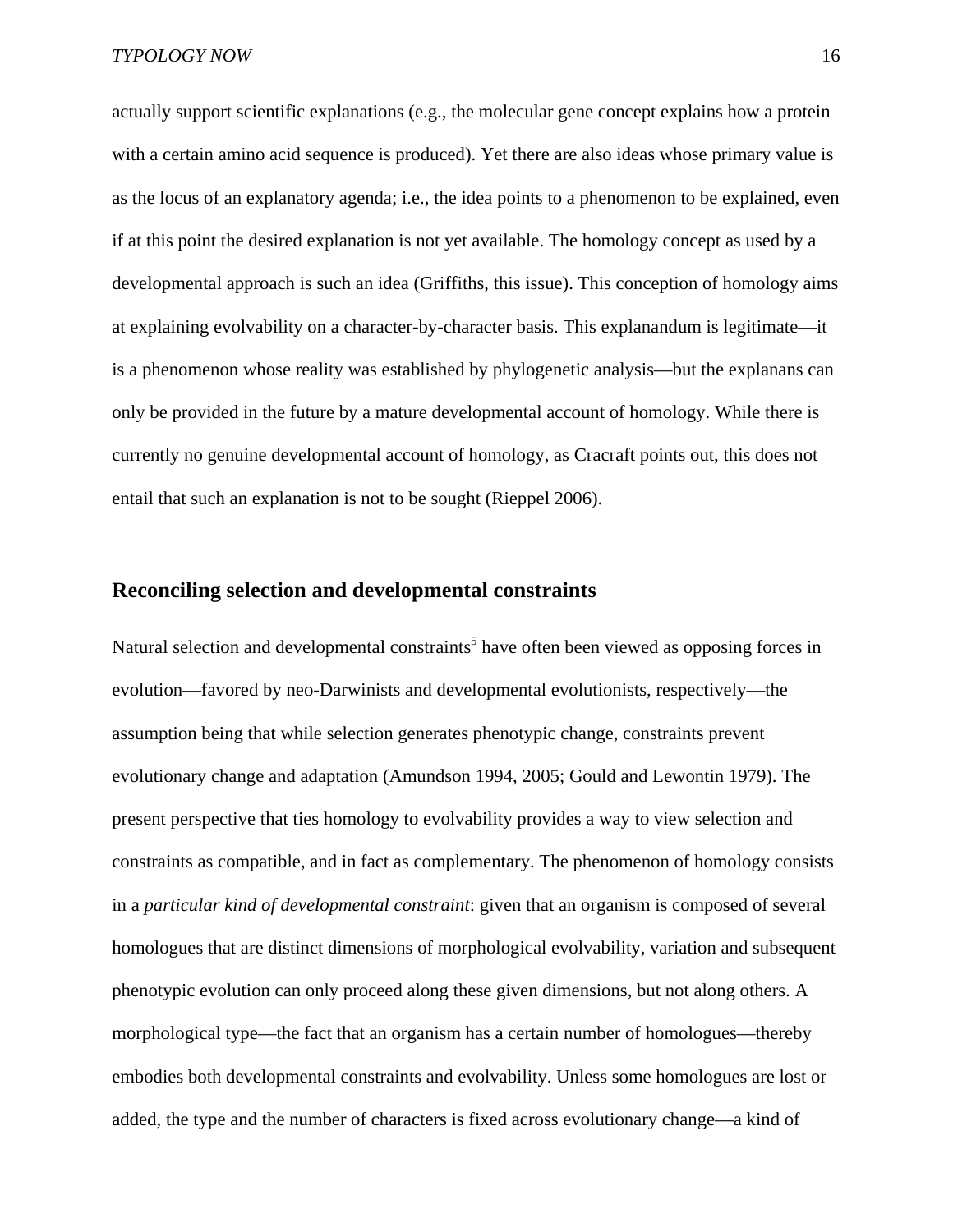developmental constraint that is in need of explanation. The flip-side of this stable number of characters is that any of these characters can undergo evolutionary modification, so that the type also embodies evolvability. Thus, the kind of developmental constraint brought about by the phenomenon of homology and morphological evolvability in a character-by-character fashion are *two sides of one coin*. (It is in this sense that the title of my paper claims that 'Homology and developmental constraints explain evolvability'.) Viewing constraint and evolvability as related is in line with the current evo-devo literature. While developmental approaches to evolution of the 1980s focused strongly on the notion of constraint, the recent literature came to center on evolvability, using notions such as developmental 'opportunities', 'potentials' or 'deconstraints'. Despite this shift in focus, it is assumed that development creates both constraints and deconstraints on evolvability (Kirschner and Gerhart 2005).<sup>6</sup>

The selection-based explanations favored by neo-Darwinists and the development-based explanations favored by evo-devo biologists are both legitimate as they address two distinct explananda. Apart from explaining speciation, the main aim of neo-Darwinism is to account for *adaptation*, and adaptation is explained by natural selection using the models of population and quantitative genetics. One of the explanatory aims of evo-devo is to account for *evolvability*, and features of the developmental make-up of organisms (how genetic variation translates into phenotypic variation) provide the explanation. *Different explananda require different kinds of explanantia*, so that different modes of explanation may be perfectly legitimate. In his previous discussions, Ron Amundson has been very clear about the difference between traditional adaptation-oriented explanations and more recent developmental approaches to evolution, discussing why each approach insists on the relevance of its mode of explanation. Yet Amundson's (1994) account relied too much on traditional terms, e.g., non-adaptationist approaches were viewed as relying on the notion of 'developmental constraints' as constraints on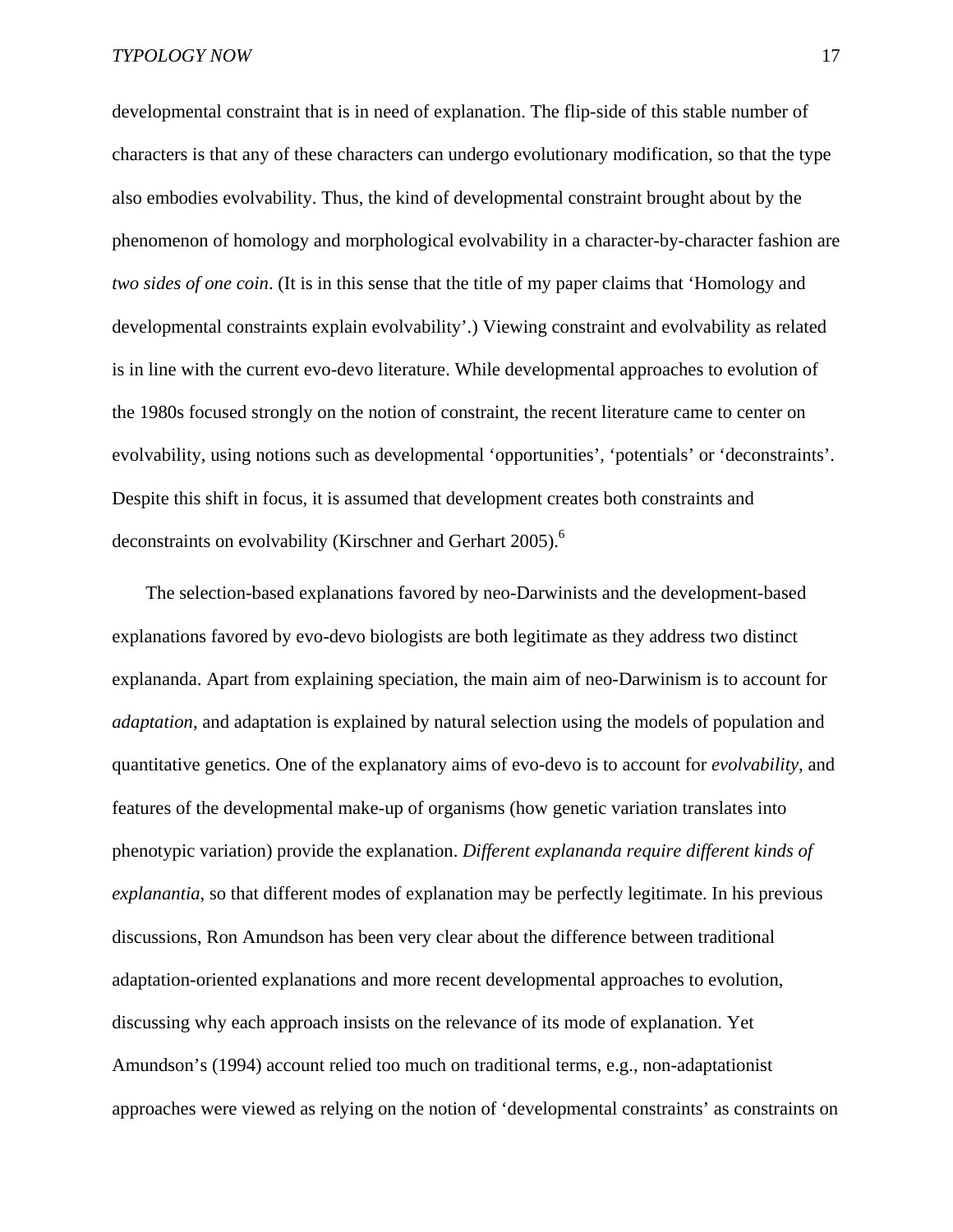the generation of form. In particular one may wonder in which sense the *developmental* accounts Amundson described are actually explanations of *evolutionary* phenomena, so that they can be relevant in addition to selection-based explanations. My account helps to clarify this, in that developmental approaches attempt to account for *evolvability* as a genuine evolutionary explanandum, with developmental constraints being part of the explanans. More importantly, while Amundson (2005) is inclined to view neo-Darwinian and evo-devo accounts as incommensurable and maybe impossible to reconcile, this is a highly unsatisfactory view. In addition to saying that both kinds of approaches are different yet legitimate (because they address different explananda), it is essential to explain why they are in fact compatible and how they can be *integrated*.

Natural selection and developmental constraints have often been viewed as two forces pulling in opposite directions. Therefore the question has been which force is the larger one, with adaptationists denying the relevance of developmental constraints, and developmentalists using the notion of constraints to argue against adaptationism. In contrast, I claim that that *constraints and selection are fully compatible as they operate at different steps of the evolutionary process*. In each generation, the first step consists in how genotypic variation within a species results in phenotypic variation (developmental constraints/evolvability operate here), the second step is which of the generated phenotypic variation is selected by natural selection (adaptation).<sup>7</sup> The existence of developmental constraints—understood as the presence of certain dimensions of variation—does not challenge the fact that adaptation occurs. An account explaining adaptation can simply take the existing developmental constraints / dimensions of evolvability for granted . To be sure, in the past *some* adaptationists have in their putative explanations simply ignored the presence of developmental constraints, but these were accounts that erroneously ignored that evolvability and phylogeny occurs on a character-by-character basis, where several features may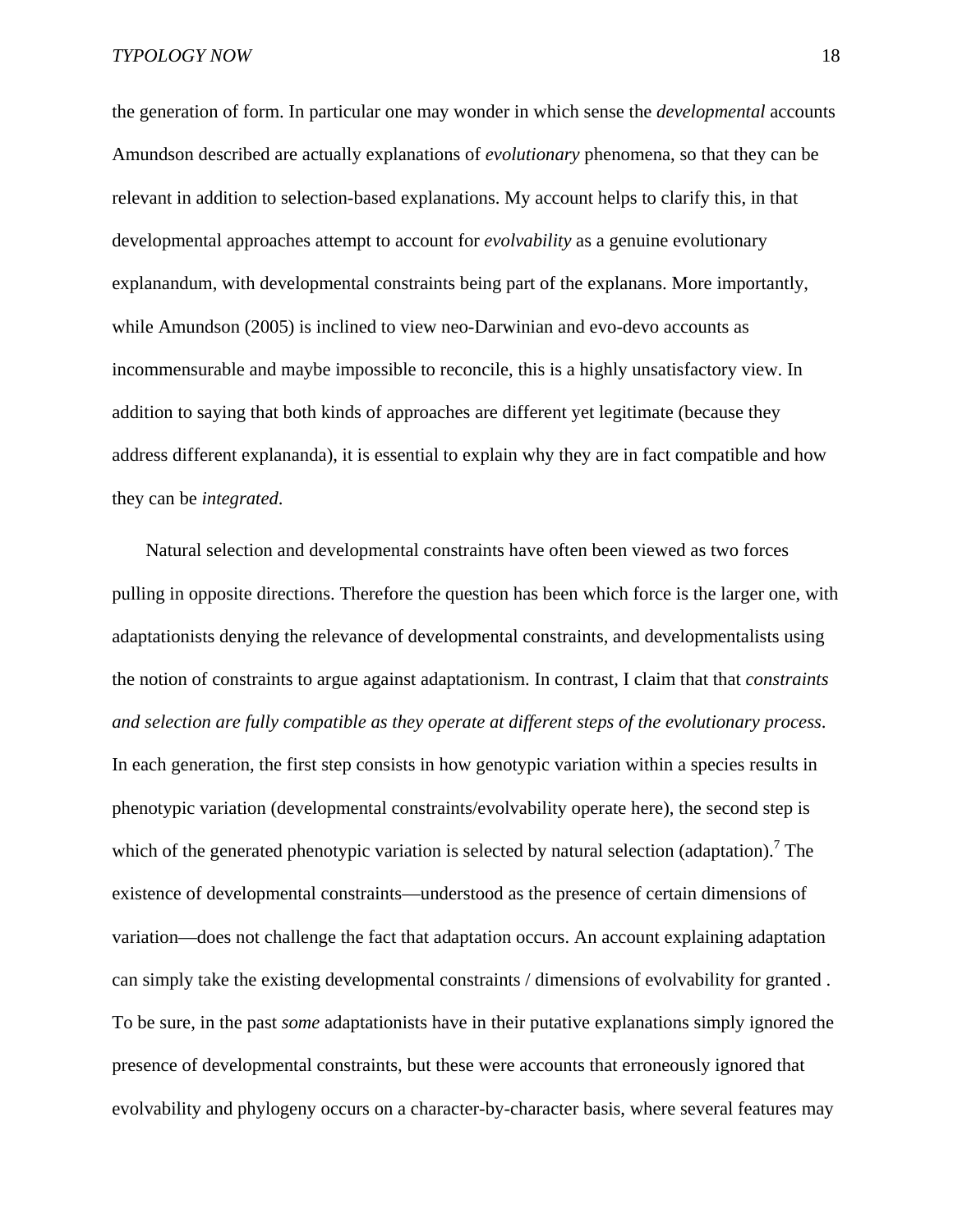evolve together and thus count as only one character. Nowadays it is more commonly accepted that evolutionary explanations have to be based on previous phylogenetic analysis that informs about the relevant characters and the character state transitions under consideration (Griffiths 1996; Amundson 2005). As long as homology and the dimensions of morphological variation are actually taken into account, adaptation explanations are valid. The explanation of adaptation has to recognize the presence of developmental constraints, yet the actual explaining is done by the notion of natural selection, so that the notion of selection carries the explanatory force for adaptation explanations.

Developmental accounts stressing constraints are similarly valid as they concern a different explanatory problem. Evo-devo differs from more traditional evolutionary biology in its methods and theories, in particular its inclusion of ideas from developmental biology. But the most fundamental difference is that evo-devo addresses new *explananda—*it attempts to explain features about evolution that have not systematically been pursued previously. While traditional neo-Darwinian biology used to focus on two basic explananda—the explanation of adaptation and the explanation of speciation—one of the central items on the evo-devo agenda is the *explanation of evolvability*. Other important items are the explanation of the evolutionary origin of novelties and of total body plans. In the explanation of evolvability the explanatory force resides in considerations about developmental features, such as morphological organization and the resulting developmental constraints. Neo-Darwinists such as Ernst Mayr (1959, 1994) and Bruce Wallace (1986) have argued that developmental biology cannot contribute to the explanation of evolution by drawing a distinction between ultimate and proximate causes of organismal form. Adaptation is one of the ultimate causes, whereas development is one of the proximate causes. This distinction may be valuable when analyzing explanations of adaptation, but it obscures the fact that explaining evolvability is also part of explaining evolution.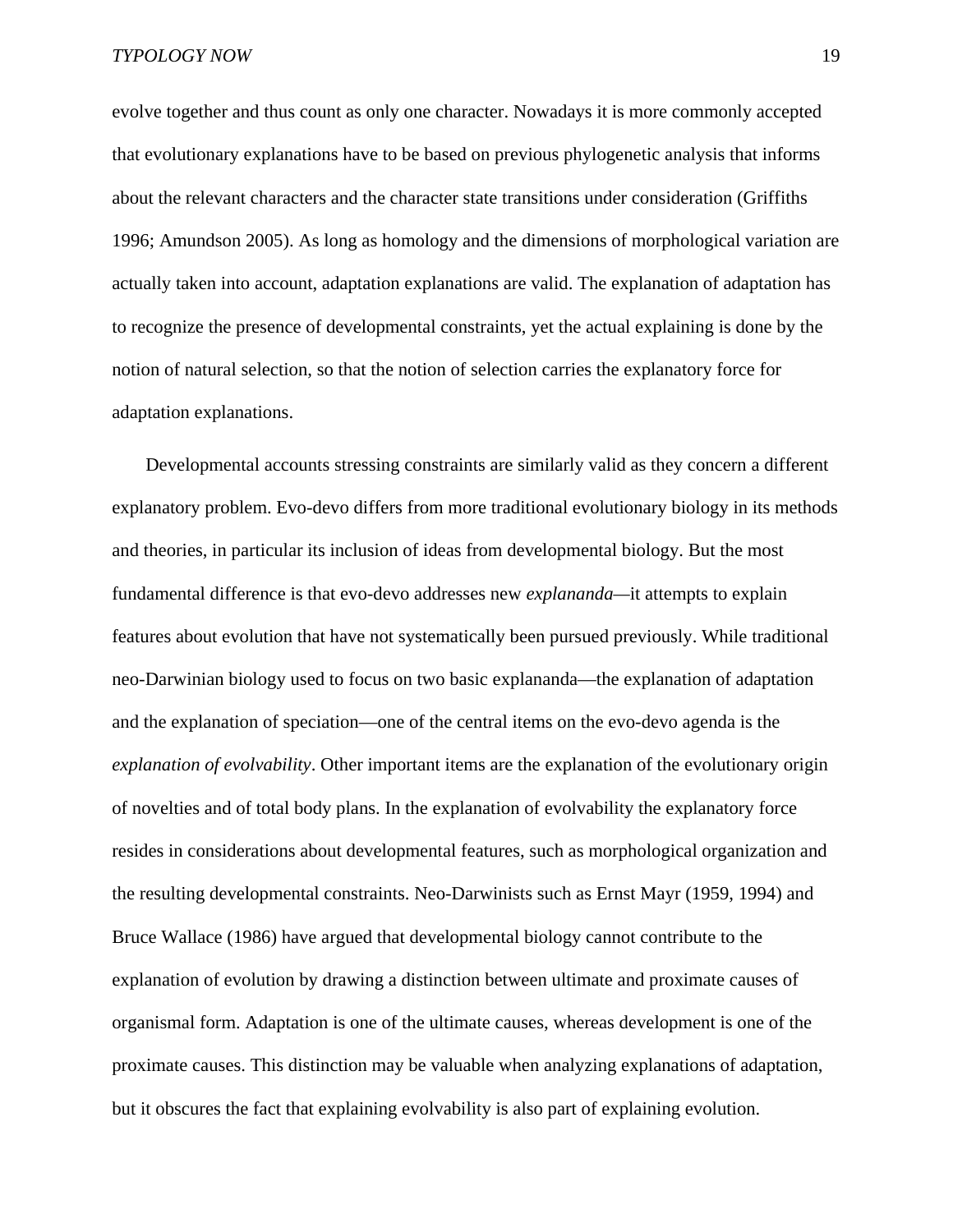Furthermore, the neo-Darwinian critique of the notion of a morphological type and the related distinction between (inadequate) 'typological thinking' and (adequate) 'population thinking' is based on the neo-Darwinian concern with adaptation and speciation proceeding from variation *in populations* (Mayr 1982). Yet the notion of a type advocated here recognizes both features shared between organisms (same set of characters across individuals) and phenotypic variation (change in character states across individuals). Construing the type and its developmental constraints as consisting in several dimensions of morphological evolvability removes any tension that may have existed between the idea of type and 'population thinking'

In sum, to reconcile constraints and selection, what is needed is first the recognition that different explananda may be pursued (so that different explanantia are legitimate). Second, it has to be understood how the different modes of explanation *combine*, namely, the fact that developmental constraints/evolvability and natural selection operate at two stages of one overall process: 1) the generation of heritable phenotypic variation, and 2) the selection of given phenotypic variation resulting in phenotypic change. To be sure, biologists still have to develop models that actually integrate both evolvability (developmental constraints) and selection.

Gould and Lewontin (1979) prominently argued that the 'adaptationist program' erroneously atomizes organisms by taking any feature as an adaptation and ignoring developmental constraints. From the present perspective, and consistent with Gould and Lewontin, an organism can be legitimately decomposed into units, provided that these are homologues as units of morphological variability. The explanation of evolvability actually requires that an organism is broken down into smaller structural units that are independent of each other in terms of the ability to undergo adaptive modification, so that in a sense these units can be studied independently. At the same time, understanding what makes these units evolutionarily independent and thus units in the first place requires investigating the *developmental relations*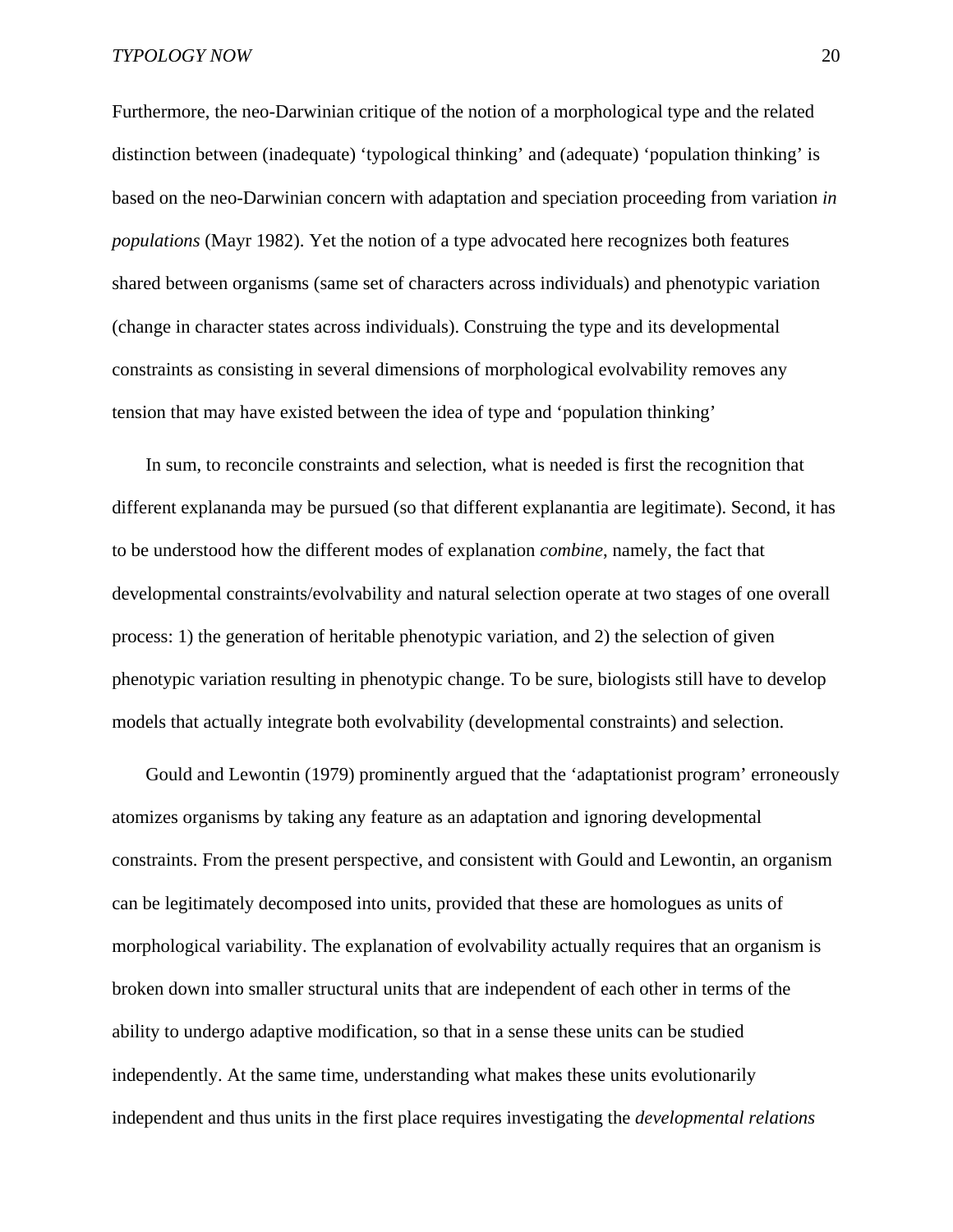*between them*—even if only to explain why these units are largely developmentally dissociated such that they can undergo variation independently of each other. What makes a homologue a unit of evolvability may often not solely depend on the *internal* structure of this homologue, but on larger parts of the *overall* developmental system and its dynamics, governing how an organism is partitioned into semi-autonomous modules. A homologue can exhibit heritable variation independently of other homologues, but taken in isolation it need not be able to generate this variation. (In philosophical terms, the evolvability a homologue possesses is an extrinsic or relational property.) Thus, if the task is to understand why the material constitution of an organism is such that there are different dimensions of evolvability, breaking down an organism into units still requires studying any such unit in its organismal context. This suggests that an intermediate position is to be taken between reductionism and holism, the two opposites characterizing historical debates about the physiology and development of organisms (Gilbert and Sarkar 2000).

# **Further challenges: homologues on different organismal levels**

Now I want to point to some open empirical and conceptual challenges for the explanation of homology/evolvability in particular, and evo-devo in general. My discussion has assumed that an organism is partitioned into several homologues. Yet homologues can exist on different levels of organization. One such level is adult morphology; in fact, when the homology concept emerged in  $19<sup>th</sup>$  century comparative anatomy it was structures on this level that were recognized as being homologous across species. Nowadays it is well-known that homology among gross morphological structures is independent from sameness of developmental processes and homology among genes. There are many examples of homologous structures that develop by means of different developmental processes (Abouheif 1997; de Beer 1971; Hall 1995; Love and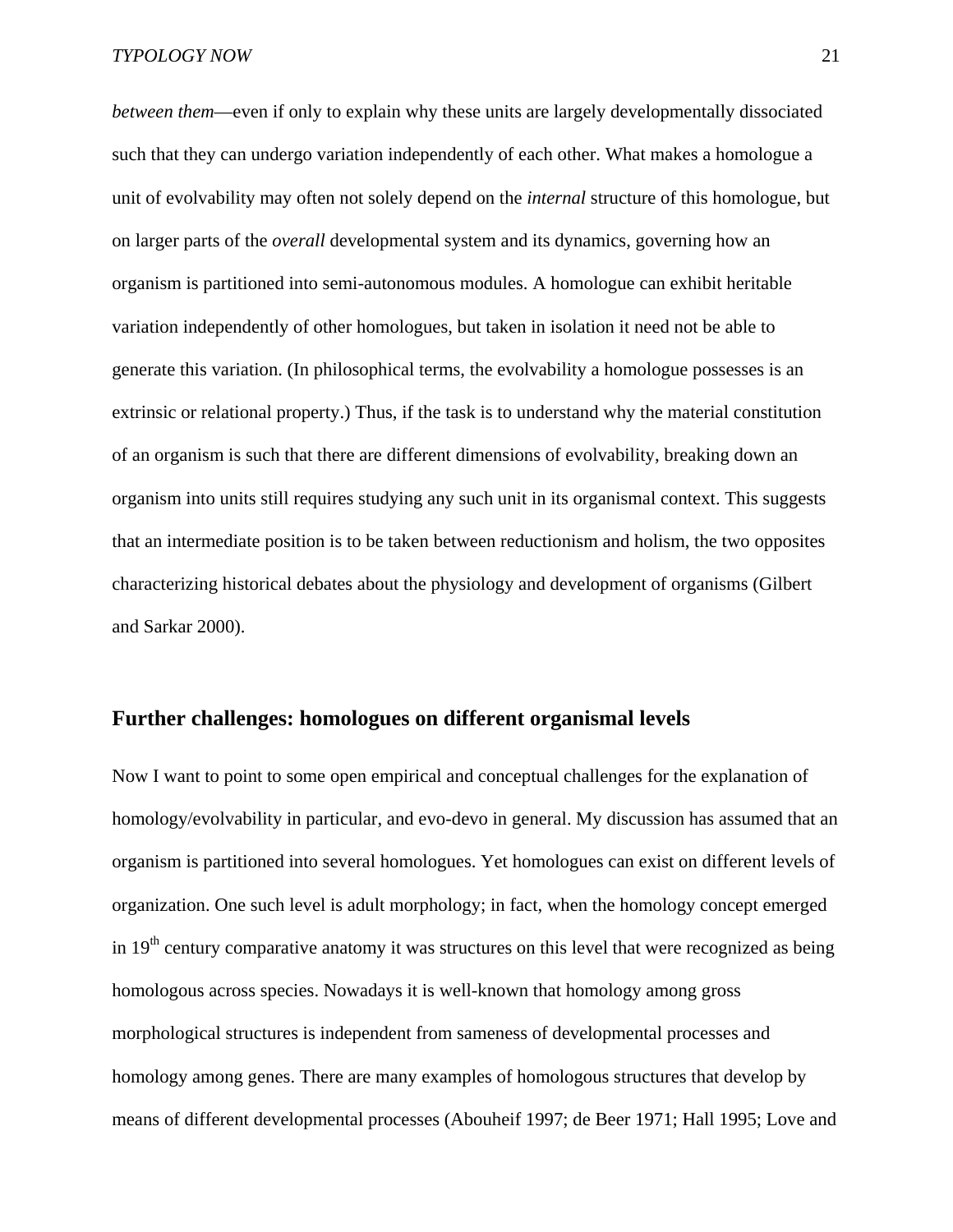Raff 2006; Roth 1988; Wagner and Misof 1993). Likewise, homologous structures may develop based on non-homologous genes and homologous genes may be involved in the production of non-homologous structures in different species. As a result, sameness of gene expression patterns in two species is just a defeasible criterion for homology, not to be confused with homology itself (Abouheif et al 1997; Bolker and Raff 1996; de Beer 1971; Dickinson 1995; Müller and Wagner 1996; Newman 2006; Nielsen and Martinez 2003; Roth 1988). The conclusion that is commonly drawn from these facts is that homology among morphological structures cannot be reduced to or defined in terms of developmental processes or the action of genes, and that homology is instead to be defined and empirically established based on phylogeny.

An additional implication I emphasize here is that *homologues exist on different levels of organismal organization*. For instance, genes and proteins can be homologous across species just like morphological structures. The account defended here yields a precise construal of what makes structures on intuitively different levels distinct homologues. On my account, what makes a structure a homologue in the first place is its being a distinct dimension of evolvability, i.e., the fact that the structure can exhibit heritable phenotypic variability that is independent from the variability of any other structure. So far I have used this criterion to distinguish different homologues on the same level of organization, but the same idea applies to structures on potentially different levels. The above mentioned empirical findings show that there are some morphological structures whose variability is independent (at least to a significant extent) of the variability of the genes that are involved in its development, so that evolution on the genetic level can be partially uncoupled from evolution on the morphological level (Müller 2003).

Another relevant level of organization is *development*. Some evo-devo practitioners have proposed 'process homology', the idea that developmental processes can be homologized across species (Gilbert and Bolker 2001; Gilbert et al 1996; Minelli 2003). Others are more cautious, as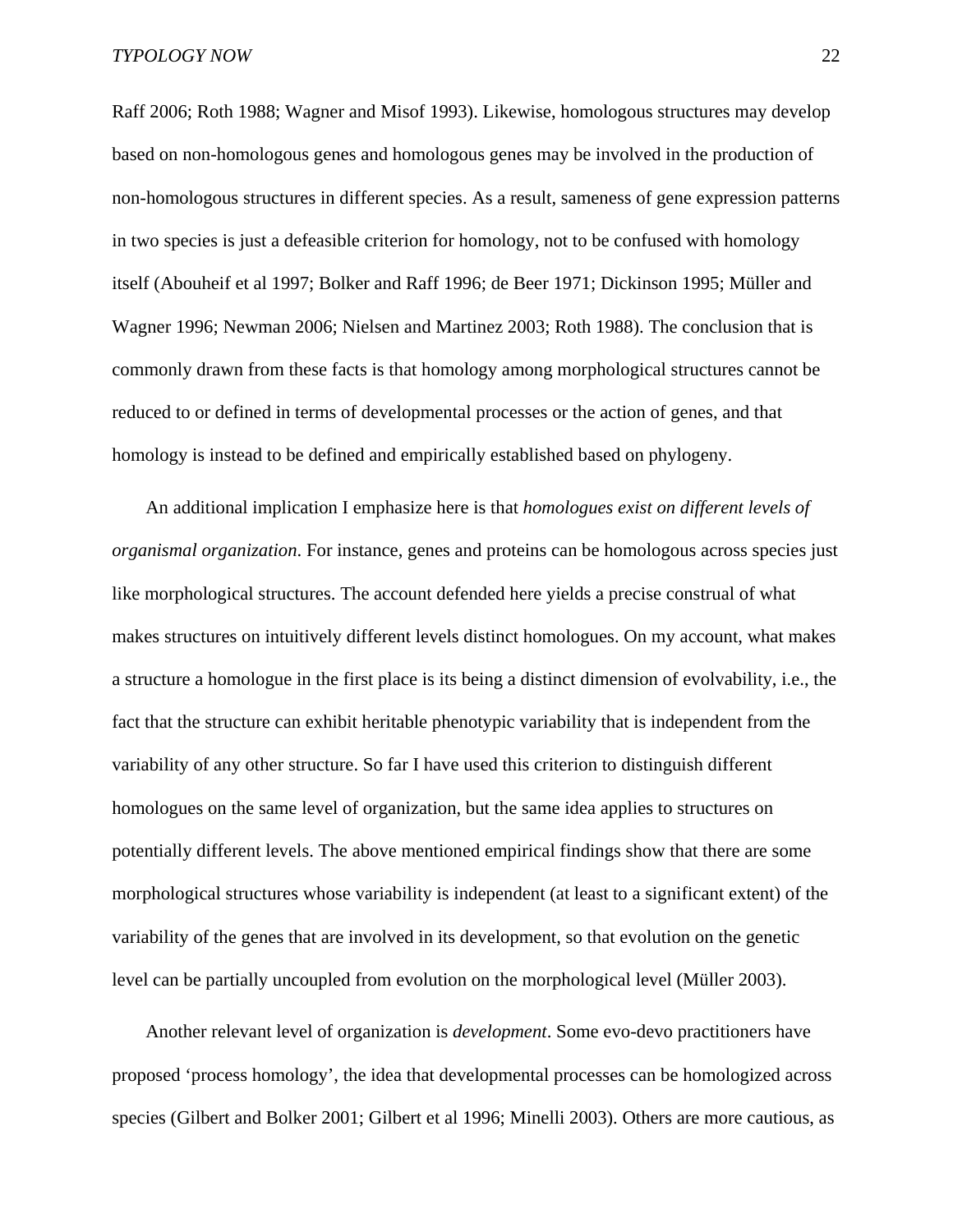they fear that homologizing processes, which involve function, runs afoul of the traditional homology–analogy distinction. But as Alan Love (this issue) makes explicit, developmental processes involve 'function' not in the sense of adaptive function (which pertains to analogy), but in the sense of activity (or causal role). And the phylogeny of activity-functions can be studied and assessed for homology (Amundson and Lauder 1994; Griffiths 1996, 2006). From my perspective, developmental processes can be homologues provided that one such developmental process can phenotypically vary and evolve independently of some other developmental processes and some entities on lower or higher levels of organization; and whether a developmental process is a genuine unit of phenotypic evolution can be established by phylogenetic analysis. Some of the examples referred to above show that it is indeed possible for a developmental process to be evolutionary decoupled from the structure(s) it generates in ontogeny. A further level of organization is *behavior*. Marc Ereshefsky (this issue) gives a detailed review of homology among behavioral patterns, the criteria used to establish it, and how a behavioral homologue can have distinct morphological bases in different species (and *vice versa* how homologous structures can form the basis of non-homologous behaviors). George Lauder (1986, 1994) has argued that behavioral homologies can be established by means of comparative study using phylogenetic trees, but that behavior cannot be reduced to certain morphological, neurological, or genetic features. From my perspective, this means that a behavioral pattern can be a distinct homologue, provided that it can phenotypically vary independently from other characters, in particular the genes, morphological structures, and neurological features that are involved in the production of this behavior.8

The fact that homologues exist on different levels raises an additional challenge for explaining evolvability (Brigandt 2006). Above I indicated that the central task for an account of homology as evolvability is to understand what makes it the case that an organism is composed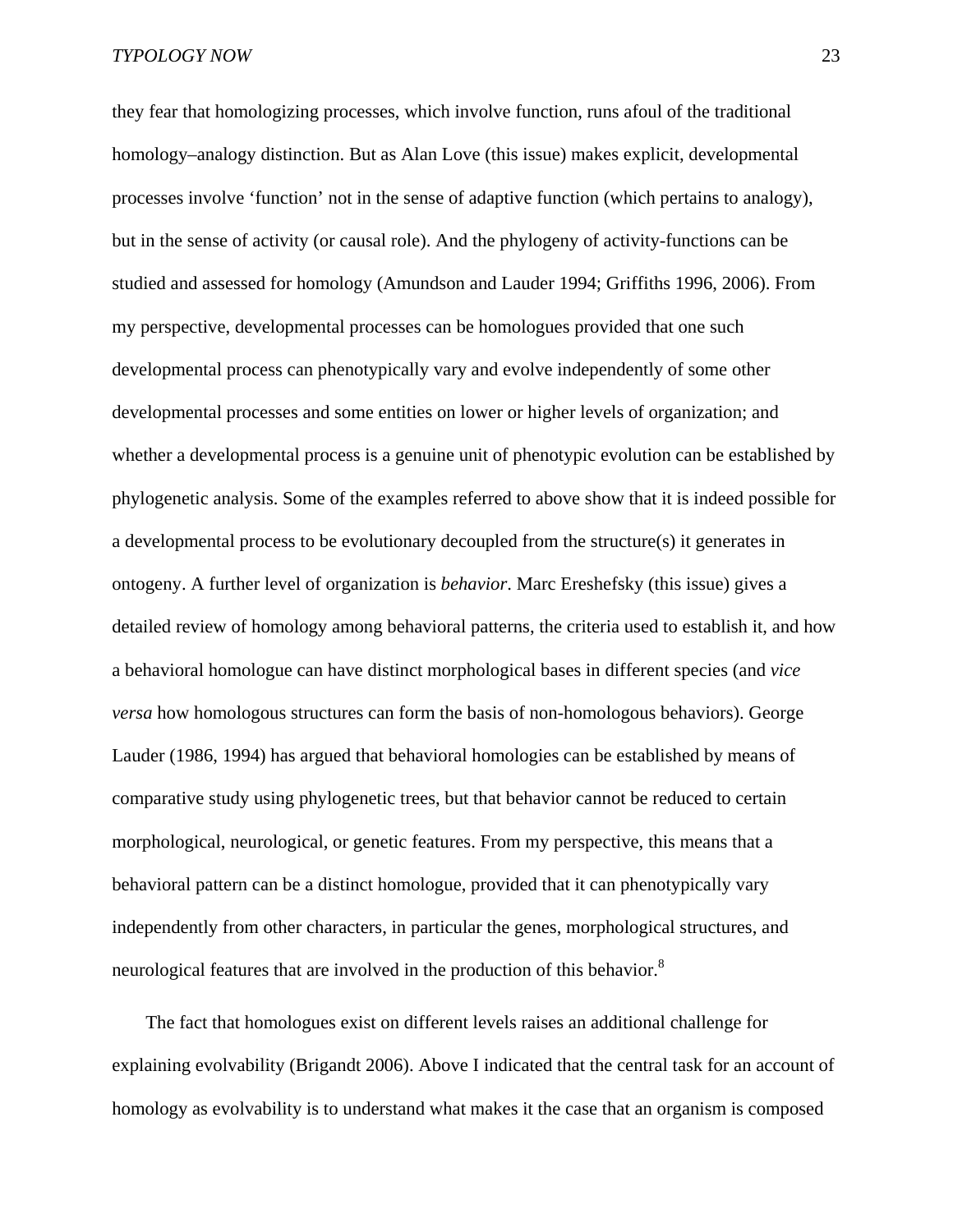of several homologues which can heritably vary independently of each other, even though the different parts of an organism are causally-developmentally connected. In the present context, the question is: in spite of the fact that structures on different levels are developmentally and functionally closely related (morphological structures develop based on developmental processes and the action of genes), what makes it the case that homologues on one level can evolve fairly independently of homologues on other levels? This is an additional empirical and conceptual challenge. Indeed, it is vital for evolutionary biology to understand the internal-developmental features of organisms that permit evolution on one level of organization to occur without obstructing evolution on other levels. While evo-devo is making progress on various details bearing on evolvability, the issue raised here is for the most part a task for future work. In fact, despite relevant new knowledge about empirical details, the very question as to what dissociates characters on different levels has to my knowledge hardly been addressed in an explicit and theoretical fashion. Although the growing empirical literature on modularity bears on this issue, Wagner and Misof (1993), Müller and Newman (1999), and Müller (2003) are some of the few publications that directly address the issue as a feature that is in need of explanation and provide general ideas as to how to solve the problem.

This challenge of accounting for dissociated evolvability on different levels is increased by the fact that in addition to structural organization as traditionally construed, there is also functional organization. As Love (this issue) discusses in detail, several biological fields (molecular developmental biology, functional morphology) appeal to homologous functions, where 'function' is for the most part understood as activity (see also Wouters 2003). Just as structural homologues are spatially related in a structural organization (where one structure can be the mereological part of a larger structure), functions are connected by procedural interdependencies (where a function can contribute to and be part of a larger system, which is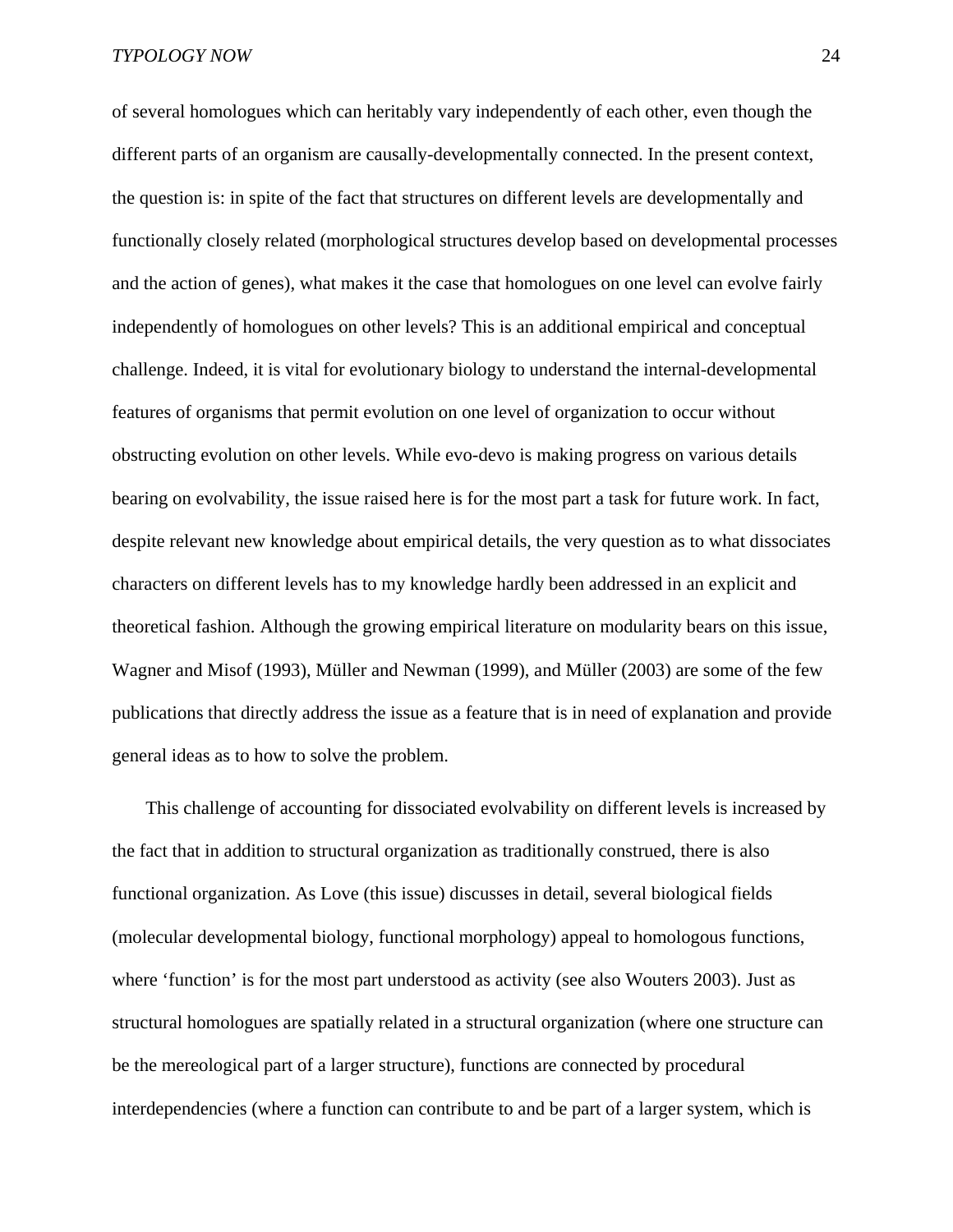itself a hierarchically organized activity-function). The existence of function parts that can be homologous across organisms and species implies that the phenomenon 'homology of function' has to be understood—including its different levels—and that function homologues have to be related to structural homologues.

In the previous section I pointed out that even though an account of morphological evolvability consists in breaking an organism down into independent units, explaining what makes such a unit autonomous requires studying the developmental relations to other units and how a unit figures in its overall organismal context. The same applies to homologues on different levels of organization. Even understanding why a single structure on one level can heritably vary independently of other structures presupposes explaining the developmental relations to structures on other levels that underwrite this partial dissociation of structures and levels. As a result, the explanation of phenotypic evolvability requires examining the *interaction of structures on several levels of organization*. Generally, studying several levels of organization at the same time is part of the methodology of evo-devo (Love 2006; Wagner 2000).

# **Conclusion**

In this paper I suggested that homology as a phenomenon of morphological organization consists in an organism being composed of several homologues, such that each homologue is a unit (or dimension) of morphological evolvability. 'Unit of morphological evolvability' means that a homologue is a character that can be subject to heritable phenotypic variation (in its character state) largely independently of the variation of other characters. I used this construal of homology to bridge previous developmental and phylogenetic accounts of homology. Evolutionary developmental biology aims at causally explaining the developmental basis of the process of morphological evolution; phylogenetic systematics studies the phylogenetic patterns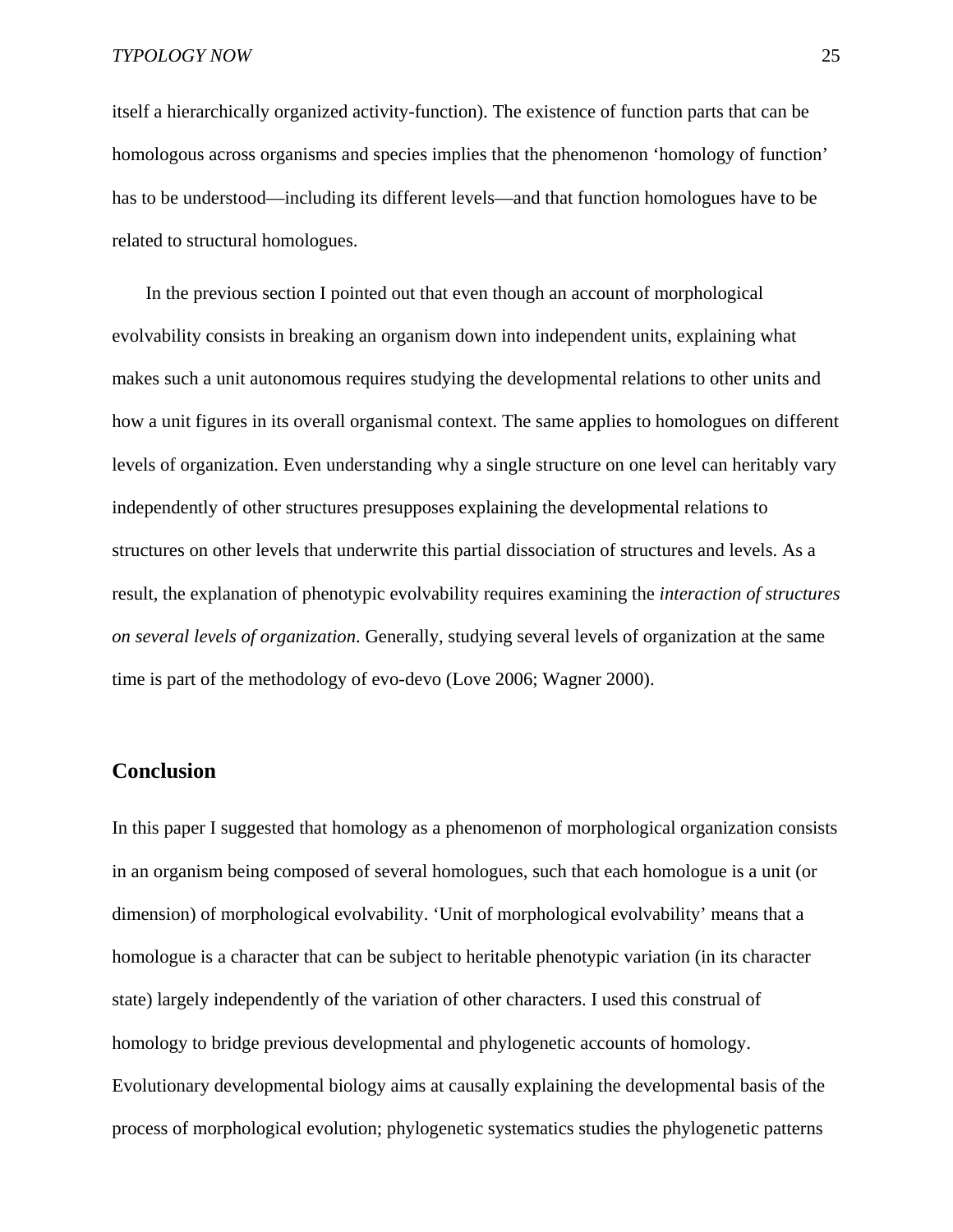that are the product of morphological evolution. These two biological tasks address different, but compatible aspects of homology, construed here as evolvability on a character-by-character basis. Developmental approaches to homology attempt to understand the causal-developmental basis of homology as morphological evolvability along several independent dimensions, while phylogenetic approaches detect and study homologies and synapomorphies, which are the phylogenetic manifestations of evolvability in a character-by-character fashion. The discussion used the fact that homologues exist on different levels of organization to point to open empirical challenges for evo-devo, and to emphasize that an account of evolvability must address entities on several levels of organization and their interaction.

Furthermore, I argued that this construal of homology points to a way of thinking about developmental 'constraints' that emphasizes how they actually enable evolution. Morphological organization—the set of homologues and dimensions of evolvability—is relatively stable across evolutionary change, reflecting developmental constraints. Yet this existence of stable dimensions of evolvability makes heritable phenotypic variation and subsequent phenotypic change based on natural selection possible. Therefore I suggested that constraints and selection should not be understood as two antithetical forces, because they are distinct parts of the evolutionary process and are thus compatible. The first part is the generation of heritable phenotypic variation, and its developmental basis (evolvability) is studied by evo-devo, using such notions as developmental constraints/deconstraints and modularity. The second part is natural selection acting on given heritable phenotypic variation, and this process of adaptation is explained by neo-Darwinian evolutionary theory using the models of population genetics. Thereby different perspectives on evolution pursue different relevant *explananda* (evolvability vs. adaptation) and thus make use of different modes of explanation, i.e. *explanantia* (features of development such as organization and constraints vs. natural selection and population genetics).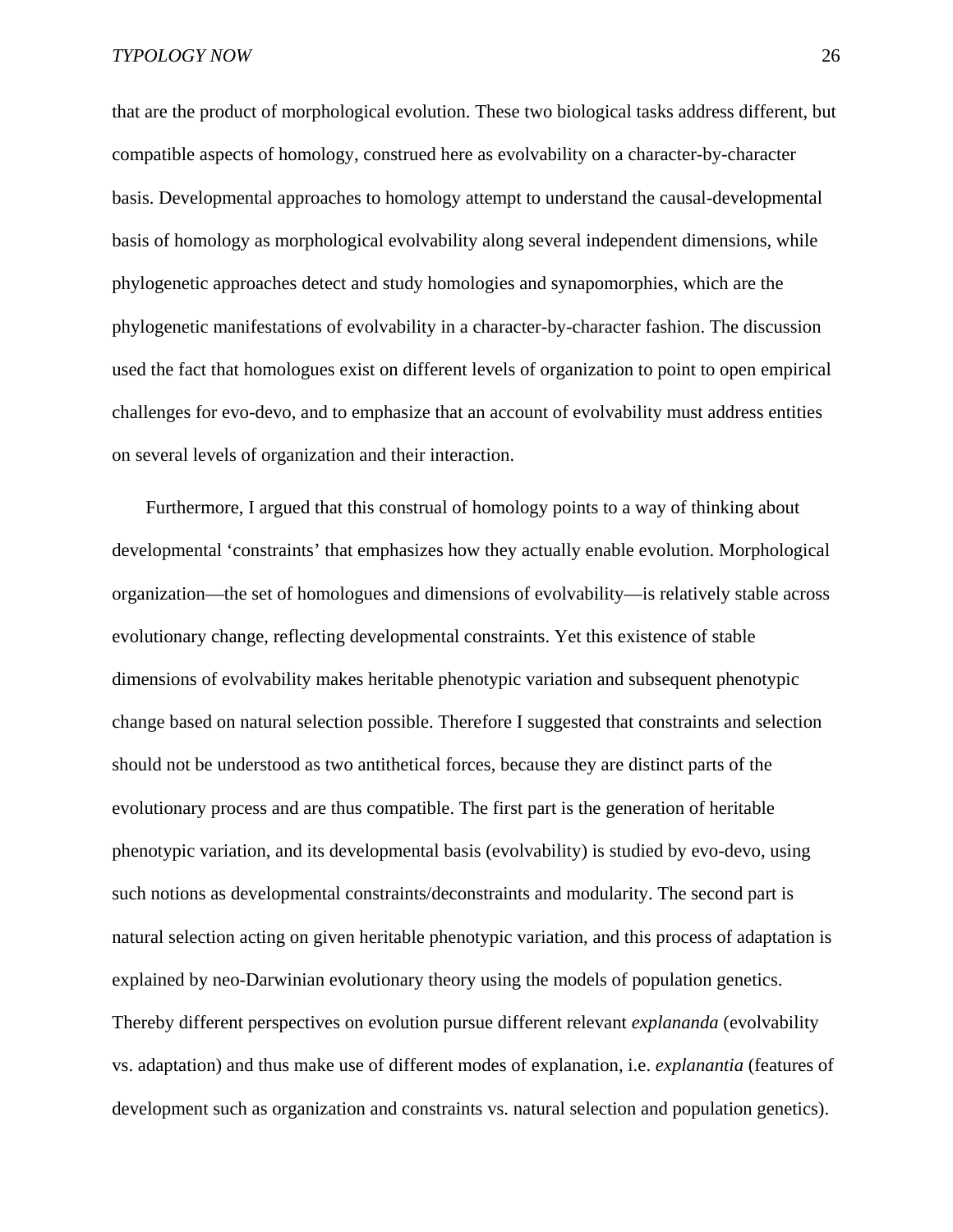#### **Notes**

<sup>1</sup> As will become clear below, I assume that homologues exist on several levels of organization (also genes and developmental processes can be homologous). Therefore my notions of 'morphological' organization and 'morphological' structure/unit have a wide scope, including homologues on several levels.

 $2^2$  My account also broadly accords with Müller's (2003) approach to homology and morphological organization, though Müller focuses more on the developmental rather than evolutionary role of homologues.

 $3$  'Evolvability' as commonly used includes the origin of novelties, possibly even in the strong sense of Müller and Wagner (1991), i.e. the addition of distinct homologues to a type. However, as mentioned above my account of homology as evolvability focuses on 'evolvability' in the sense of the possibility of the morphological change of *given* characters.

 $4$  In Brigandt (in press) I construe a homologue as a homeostatic property cluster (HPC) natural kind. The HPC view of natural kinds additionally clarifies how the two approaches to homology are related: an HPC kind consists in 1) a cluster of properties that tend to co-occur and 2) homeostatic mechanisms that are the causal basis of the properties' clustering. Phylogenetic approaches focus on the cluster of properties that are diagnostic of a natural kind (synapomorphies shared among most instances of a homologue), while developmental approaches focus on the homeostatic mechanisms that form the causal basis of the cluster properties' correlation.

<sup>5</sup> "A developmental constraint is a bias on the production of variant phenotypes or a limitation on phenotypic variability caused by the structure, character, composition, or dynamics of the developmental system" (Maynard Smith et al. 1985: 266).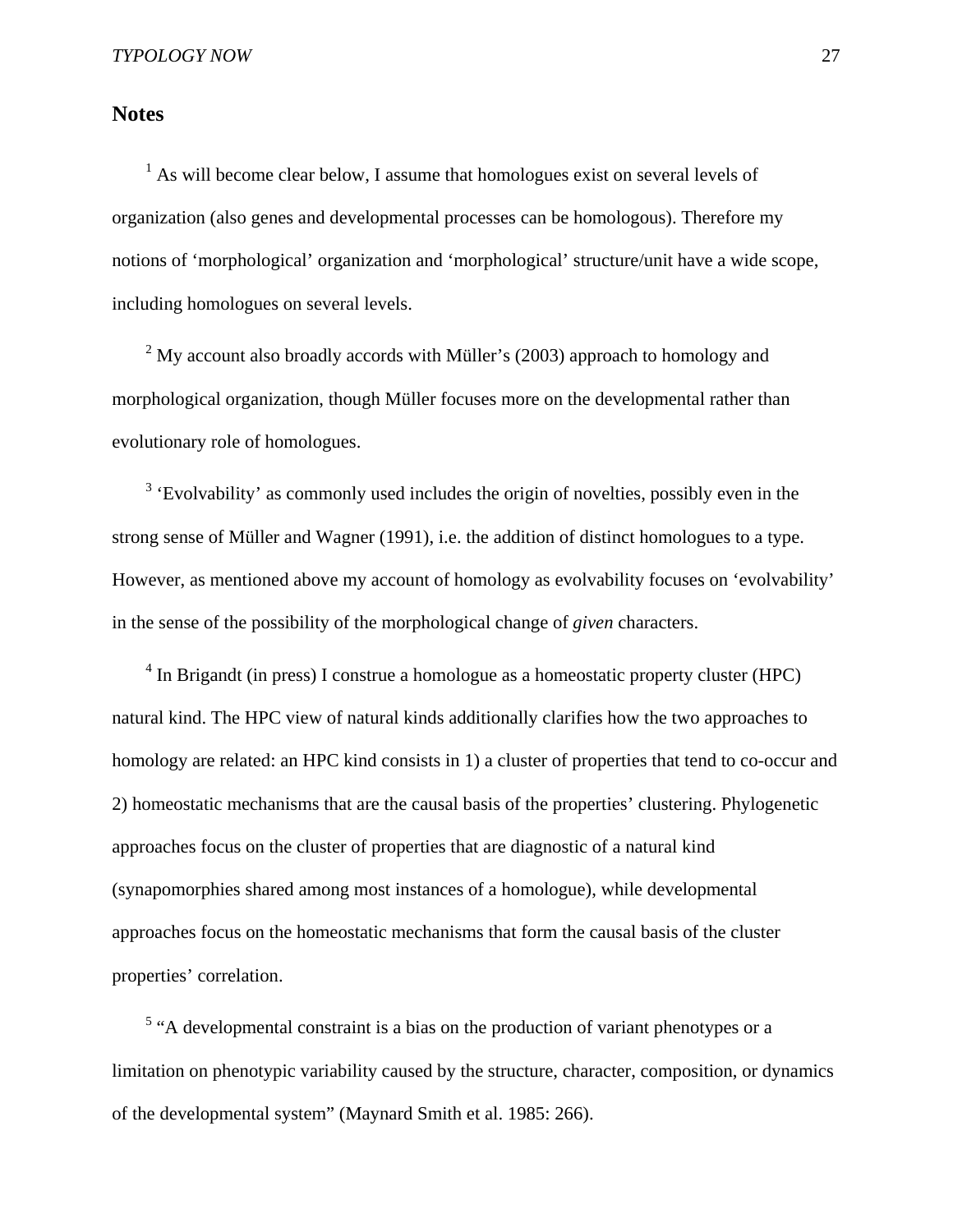$6$  My focus on developmental constraints as those features that determine the type as the set of homologues aligns with the account of novelty by Müller and Wagner (1991, 2003). On their position, a morphological 'novelty' is a character that is not homologous to any ancestral structure; and the evolution of a novelty involves "a breaking up of developmental or functional constraints that prevailed in the ancestral lineage", as the transitions from ancestral states to novelties "require developmental modifications that are not within the mutational reach of the ancestral character state" (2003: 220). In my terminology, their account says that the ancestral type embodies constraints determining a set of characters as the dimensions along which *regular* heritable phenotypic variation can occur (changes 'within the mutational reach' of the ancestral state), ensuring evolvability as change in given characters. The origin of a novel character consists in the ancestral type ceding to a reorganized type characterized by a different set of constraints. While a novelty emerges after rounds of mutation and selection, these notions do not carry the explanatory force when accounting for the evolution of a novelty, as in this case the *regular* phenotypic variation does not lead to the novel character (and the novelty may be an epigenetic *side-effect* of changes in overall development caused by selection; Müller 1991). Instead, any such explanation has to specify how the developmental system could be reorganized such that the new character could evolve after all. Thus, in the explanation of the evolution of novelties—as in the explanation of evolvability—features of *development* make up the explanans (Wagner 2000).

<sup>7</sup> Some proponents of the notion of developmental constraints were aware of this point (e.g. Oster and Alberch 1982), but it has often been forgotten in the ensuing debate that set up selection and constraints against each other (Amundson 1994).

<sup>8</sup> This does not mean that I assume that there is a fixed number of levels applying to all organisms or that for any organism there is a clear-cut number of levels into which all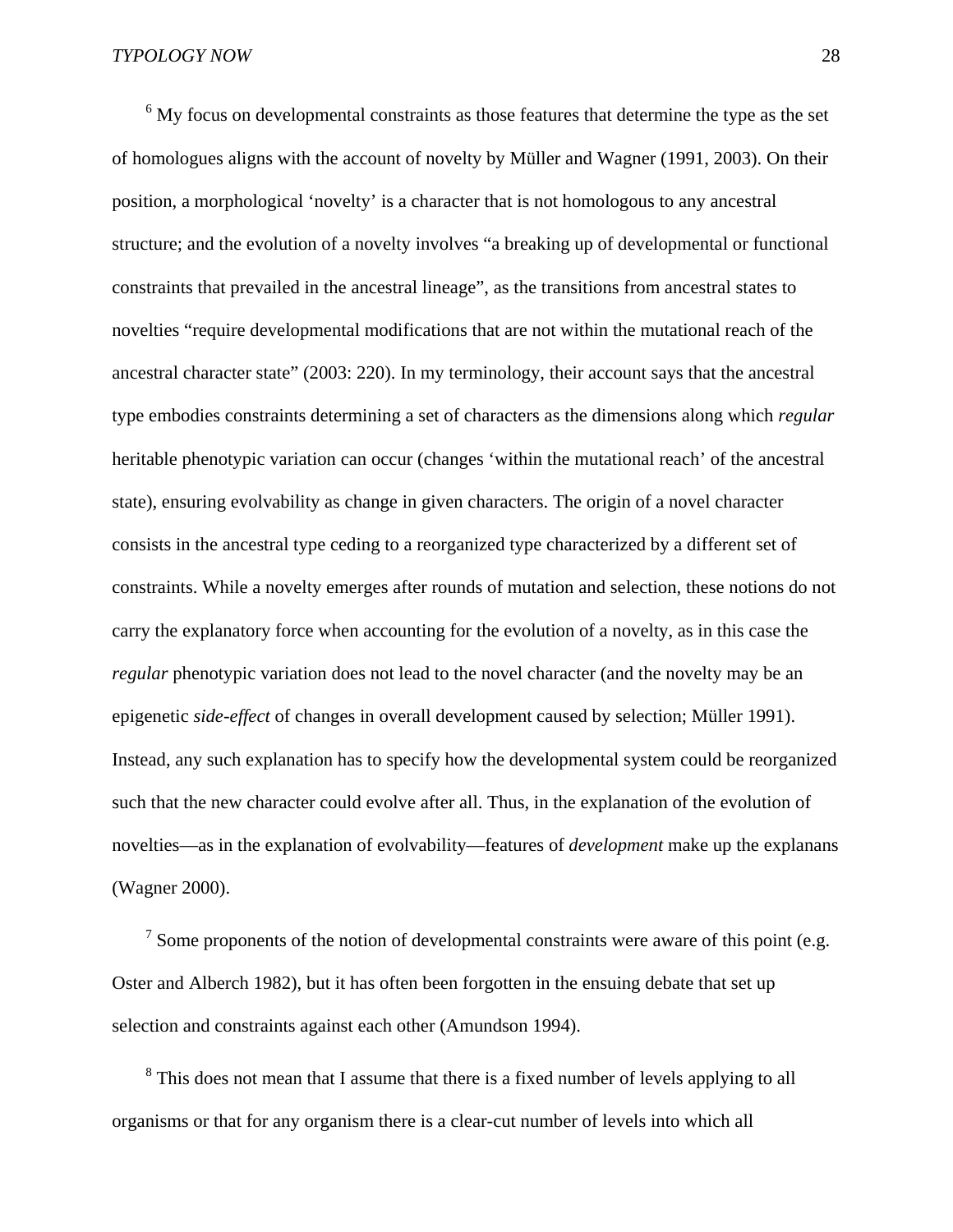homologues can be neatly arranged. What an organism's homologues are depends on what the dimensions of variability are, which may differ from taxa to taxa. While for a given organism there are cases where a certain gross-morphological structure is a distinct homologue from a particular developmental process, another structure may vary only together with its developmental basis, so that both form a single homologue that cannot be assigned to one of the standard levels. Rather than being committed to a strong notion of organismal levels, my position is that there are genuinely distinct homologues (according to my account of homology) that occupy in some cases what are intuitively considered distinct levels.

# **Acknowledgements**

I am indebted to Marc Ereshefsky, Paul Griffiths, and Alan Love for detailed comments on an earlier version of this paper. The work on this essay was funded with an Izaak Walton Killam Memorial Postdoctoral Fellowship by the Killam Trusts, Canada.

# **References**

- Abouheif, E.: 1997, Developmental Genetics and Homology: A Hierarchical Approach, *Trends in Ecology and Evolution* 12, 405-408.
- Abouheif, E., Akam, M., Dickinson, W.J., Holland, P.W.H., Meyer, A., Patel, N.H., Raff, R.A., Roth, V.L. and Wray, G.A.: 1997, Homology and Developmental Genes, *Trends in Genetics*  13, 432-433.
- Amundson, R.: 1994, Two Concepts of Constraint: Adaptationism and the Challenge from Developmental Biology, *Philosophy of Science* 61, 556-578.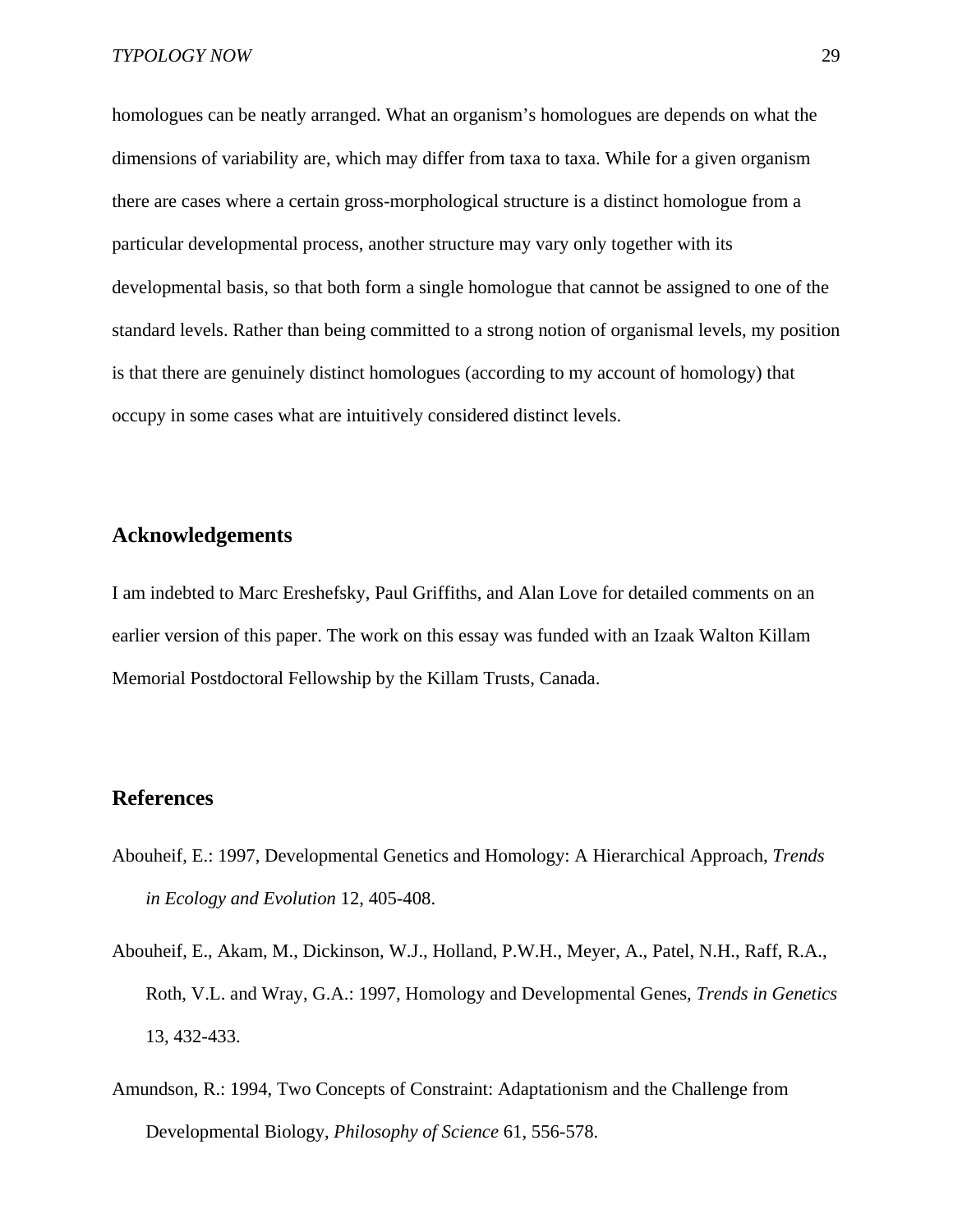- Amundson, R.: 2005, *The Changing Role of the Embryo in Evolutionary Thought: Roots of Evo-Devo*, Cambridge University Press, Cambridge.
- Amundson, R. and Lauder, G.: 1994, Function Without Purpose: The Uses of Causal Role Functions in Evolutionary Biology, *Biology and Philosophy* 9, 443-469.
- Bolker, J.A.: 2000, Modularity in Development and Why It Matters to Evo-Devo, *American Zoologist* 40, 770-776.
- Bolker, J.A. and Raff, R.A.: 1996, Developmental Genetics and Traditional Homology, *BioEssays* 18, 489-494.
- Brigandt, I.: 2003, Homology in Comparative, Molecular, and Evolutionary Developmental Biology: The Radiation of a Concept, *Journal of Experimental Zoology (Molecular and Developmental Evolution)* 299B, 9-17.
- Brigandt, I.: 2006, Homology and Heterochrony: The Evolutionary Embryologist Gavin Rylands de Beer (1899-1972), *Journal of Experimental Zoology (Molecular and Developmental Evolution)* 306B, 317-328.
- Brigandt, I.: in press, Natural Kinds in Evolution and Systematics: Metaphysical and Epistemological Considerations, *Acta Biotheoretica*.
- Cracraft, J.: 2005, Phylogeny and Evo-Devo: Characters, Homology, and the Historical Analysis of the Evolution of Development, *Zoology* 108, 345-356.

de Beer, G.R.: 1971, *Homology, An Unsolved Problem*, Oxford University Press, Glasgow.

- Dickinson, W.J.: 1995, Molecules and Morphology: Where's the Homology? *Trends in Genetics*  11, 119-121.
- Donoghue, M.J.: 1992, Homology, in E.F. Keller and E.A. Lloyd (eds.), *Keywords in*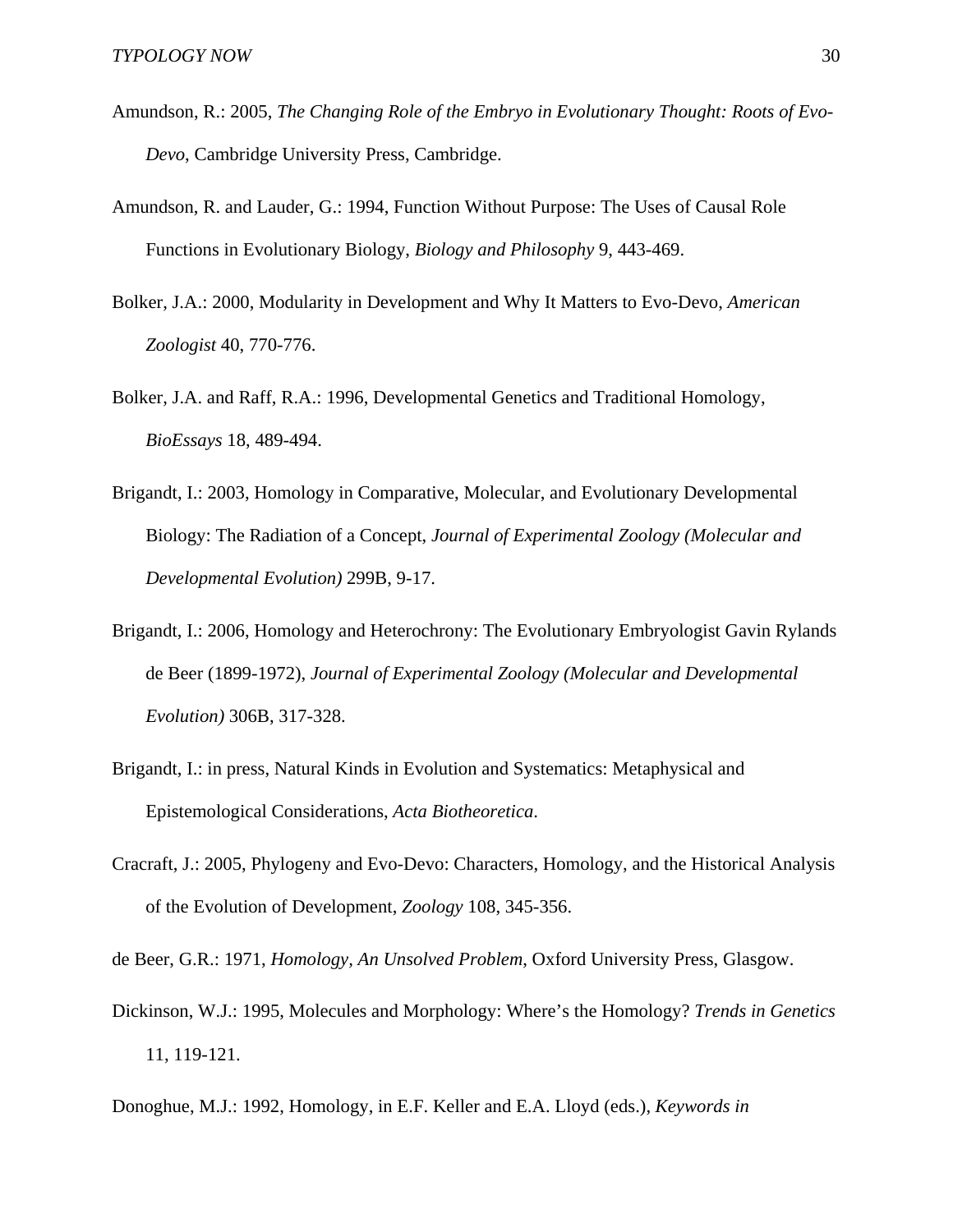*Evolutionary Biology*, Harvard University Press, Cambridge, MA, pp. 170-179.

- Gerhart, J. and Kirschner, M.: 1998, Evolvability, *Proceedings of the National Academy of Sciences USA* 95, 8420-8427.
- Gilbert, S.F. and Bolker, J.A.: 2001, Homologies of Process and Modular Elements of Embryonic Construction, *Journal of Experimental Zoology (Molecular and Developmental Evolution)* 291, 1-12.
- Gilbert, S.F., Opitz, J.M. and Raff, R.A.: 1996, Resynthesizing Evolutionary and Developmental Biology, *Developmental Biology* 173, 357-372.
- Gilbert, S.F and Sarkar, S.: 2000, Embracing Complexity: Organicism for the 21st Century, *Developmental Dynamics* 219, 1-9.
- Gould, S.J. and Lewontin, R.C.: 1979, The Spandrels of San Marco and the Panglossian Paradigm: A Critique of the Adaptationist Programme, *Proceedings of the Royal Society of London* B205, 581-598.
- Griffiths, P.E.: 1996, The Historical Turn in the Study of Adaptation, *British Journal for the Philosophy of Science* 47, 511-532.
- Griffiths, P.E.: 2006, Function, Homology, and Character Individuation, *Philosophy of Science*  73, 1-25.
- Hall, B.K.: 1995, Homology and Embryonic Development, in M.K. Hecht, R.J. MacIntyre and M.T. Clegg (eds.), *Evolutionary Biology, Vol. 28*, Plenum Press, New York, pp. 1-37.
- Kirschner, M. and Gerhart, J.: 2005, *The Plausibility of Life: Resolving Darwin's Dilemma*, Yale University Press, New Haven.

Laubichler, M.: 2000, Homology in Development and the Development of the Homology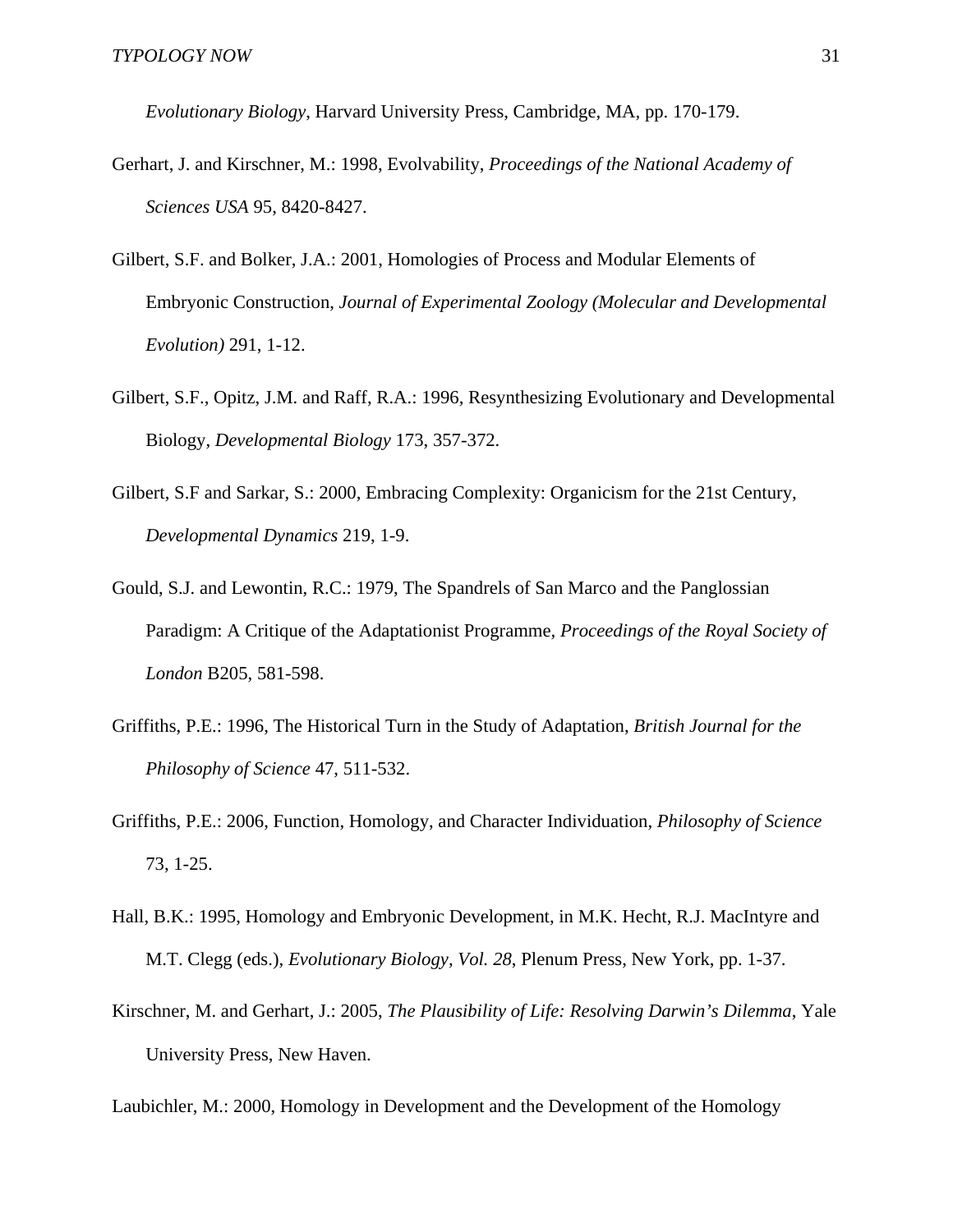Concept, *American Zoologist* 40, 777-788.

- Lauder, G.V.: 1986, Homology, Analogy, and the Evolution of Behavior, in M.H. Nitecki and J.A. Kitchell (eds.), *Evolution of Animal Behavior: Paleontological and Field Approaches*, Oxford University Press, New York, pp. 9-40.
- Lauder, G.V.: 1994, Homology, Form, and Function, in B.K. Hall (ed.), *Homology: The Hierarchical Basis of Comparative Biology*, Academic Press, San Diego, pp. 151-196.
- Love, A.C.: 2006, Evolutionary Morphology and Evo-Devo: Hierarchy and Novelty, *Theory in Biosciences* 124, 317-333.
- Love, A.C. and Raff, R.A.: 2006, Larval Ectoderm, Organizational Homology, and the Origins of Evolutionary Novelty, *Journal of Experimental Zoology (Molecular and Developmental Evolution)* 306B, 18-34.
- Maynard Smith, J., Burian, R., Kauffman, S., Alberch, P., Campbell, J., Goodwin, B., Lande, R., Raup, D. and Wolpert, L.: 1985, Developmental Constraints and Evolution, *Quarterly Review of Biology* 60, 265-287.
- Mayr, E.: 1959, Where Are We?, in C. Wooldridge (ed.), *Genetics and Twentieth Century Darwinism (Cold Spring Harbor Symposia on Quantitative Biology, Vol. 24)*, The Biological Laboratory, New York, pp. 1-14.

Mayr, E.: 1982, *The Growth of Biological Thought*, Belknap Press, Cambridge, MA.

- Mayr, E.: 1994, Response to John Beatty, *Biology and Philosophy* 9, 357-358.
- Minelli, A.: 2003, *The Development of Animal Form: Ontogeny, Morphology, and Evolution*, Cambridge University Press, Cambridge.

Müller, G.B.: 1991, Developmental Mechanisms at the Origin of Morphological Novelty: A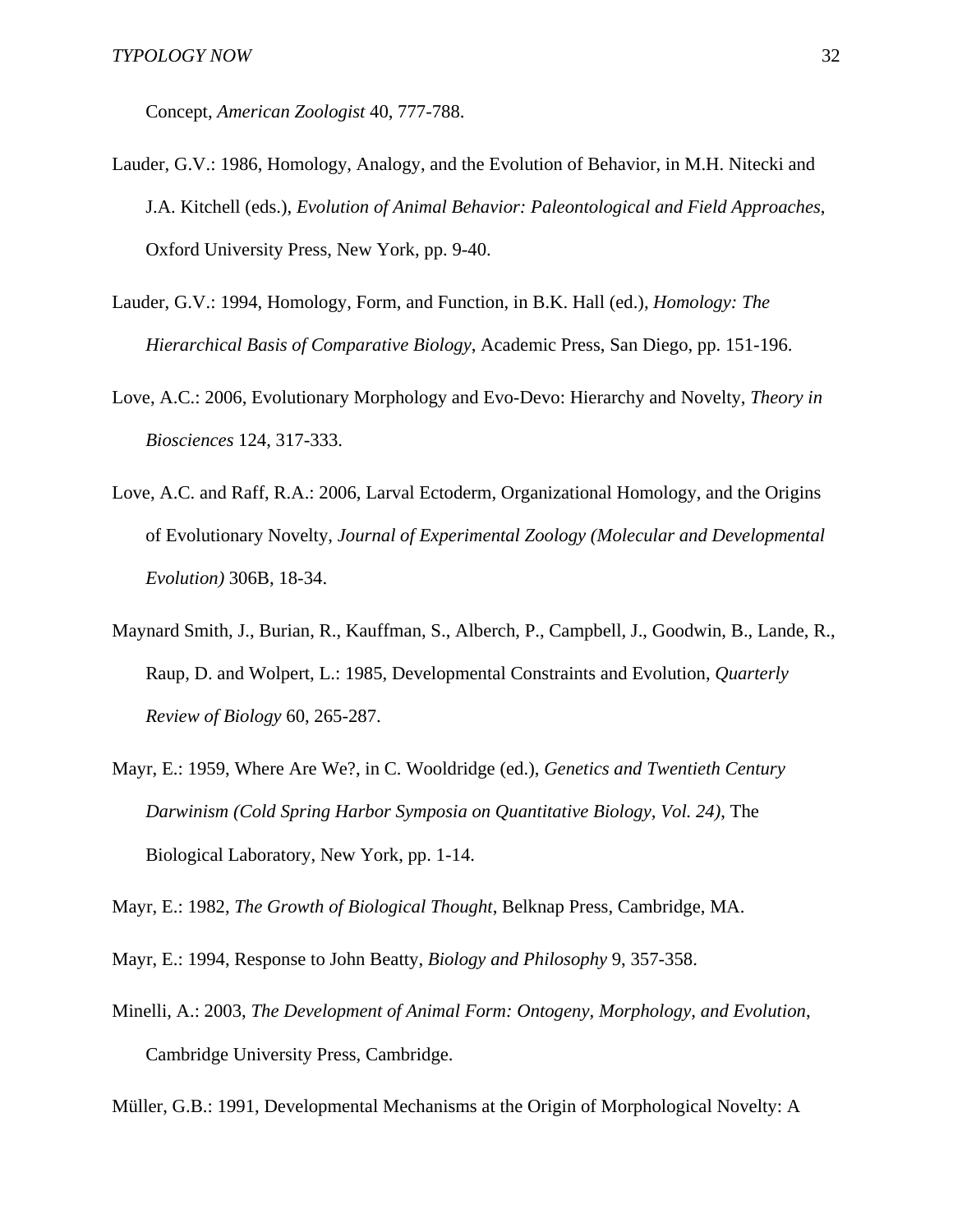Side-Effect Hypothesis, in M.H. Nitecki (ed.), *Evolutionary Innovations,* University of Chicago Press, Chicago, pp. 99-130.

- Müller, G.B.: 2003, Homology: The Evolution of Morphological Organization, in G.B. Müller and S.A. Newman (eds.), *Origination of Organismal Form: Beyond the Gene in Developmental and Evolutionary Biology*, MIT Press, Cambridge, MA, pp. 52-69.
- Müller, G.B. and Newman, S.A.: 1999, Generation, Integration, Autonomy: Three Steps in the Evolution of Homology, in G.R. Bock and G. Cardew (eds.), *Homology*, John Wiley & Sons, Chicester, pp. 65-73.
- Müller, G.B. and Wagner, G.P.: 1991, Novelty in Evolution: Restructuring the Concept, *Annual Review of Ecology and Systematics* 22, 229-256.
- Müller, G.B. and Wagner, G.P.: 1996, Homology, Hox Genes, and Developmental Integration, *American Zoologist* 36, 4-13.
- Müller, G.B. and Wagner, G.P.: 2003, Innovation, in B.K. Hall and W.M. Olson (eds.), *Keywords and Concepts in Evolutionary Developmental Biology*, Harvard University Press, Cambridge, MA, pp. 218-227.
- Newman, S.A.: 2006, The Developmental Genetic Toolkit and the Molecular Homology-Analogy Paradox, *Biological Theory: Integrating Development, Evolution, and Cognition* 1, 12-16.
- Nielsen, C. and Martinez, P.: 2003, Patterns of Gene Expression: Homology or Homocracy? *Development Genes and Evolution* 213, 149-154.
- Oster, G. and Alberch, P.: 1982, Evolution and Bifurcation of Developmental Programs, *Evolution* 36: 444-459.
- Owen, R.: 1843, *Lectures on the Comparative Anatomy and Physiology of the Invertebrate*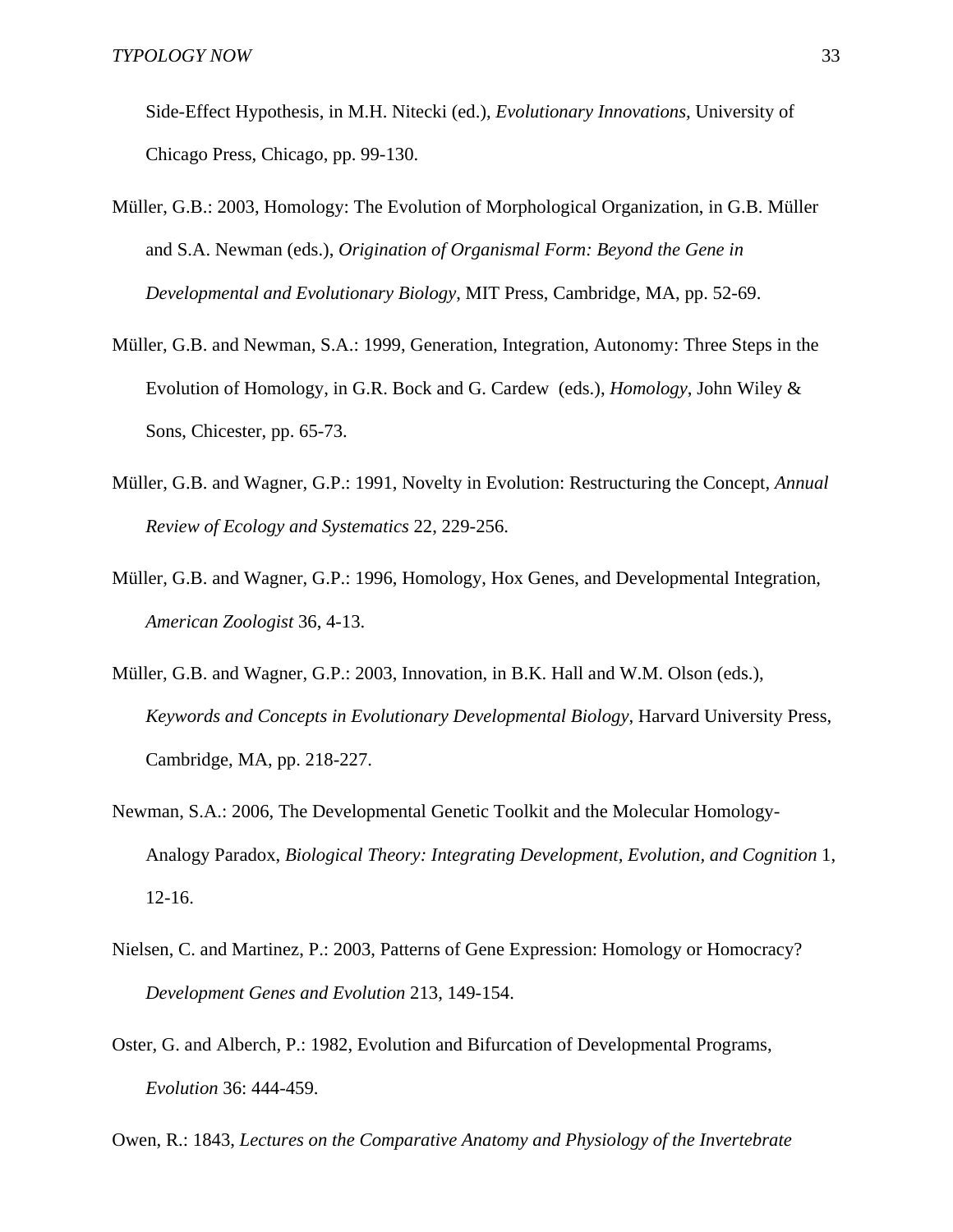*Animals, Delivered at the Royal College of Surgeons in 1843*, Longman, Brown, Green, and Longmans, London.

- Patterson, C.: 1982, Morphological Characters and Homology, in K.A. Joysey and A.E. Friday (eds.), *Problems of Phylogenetic Reconstruction*, Academic Press, London, pp. 21-74.
- Rieppel, O.: 2006, Modules, Kinds, and Homology. *Journal of Experimental Zoology (Molecular and Developmental Evolution)* 304B, 18-27.
- Roth, V.L.: 1988, The Biological Basis of Homology, in C.J. Humphries (ed.), *Ontogeny and Systematics*, Columbia University Press, New York, pp. 1-26.

Simpson, G.G.: 1961, *Principles of Animal Taxonomy*, Columbia University Press, New York.

- Stadler, B.M.R., Stadler, P.F., Wagner, G.P. and Fontana, W.: 2001, The Topology of the Possible: Formal Spaces Underlying Pattern of Evolutionary Change, *Journal of Theoretical Biology* 213, 241-274.
- von Dassow, G. and Munro, E.: 1999, Modularity in Animal Development and Evolution: Elements for a Conceptual Framework for EvoDevo, *Journal of Experimental Zoology (Molecular and Developmental Evolution)* 285, 307-325.
- Wagner, G.P.: 1989a, The Biological Homology Concept, *Annual Review of Ecology and Systematics* 20, 51-69.
- Wagner, G.P.: 1989b, The Origin of Morphological Characters and the Biological Basis of Homology, *Evolution* 43, 1157-1171.
- Wagner, G.P.: 1994, Homology and the Mechanisms of Development, in B.K. Hall (ed.), *Homology: The Hierarchical Basis of Comparative Biology*, Academic Press, San Diego, pp. 273-299.